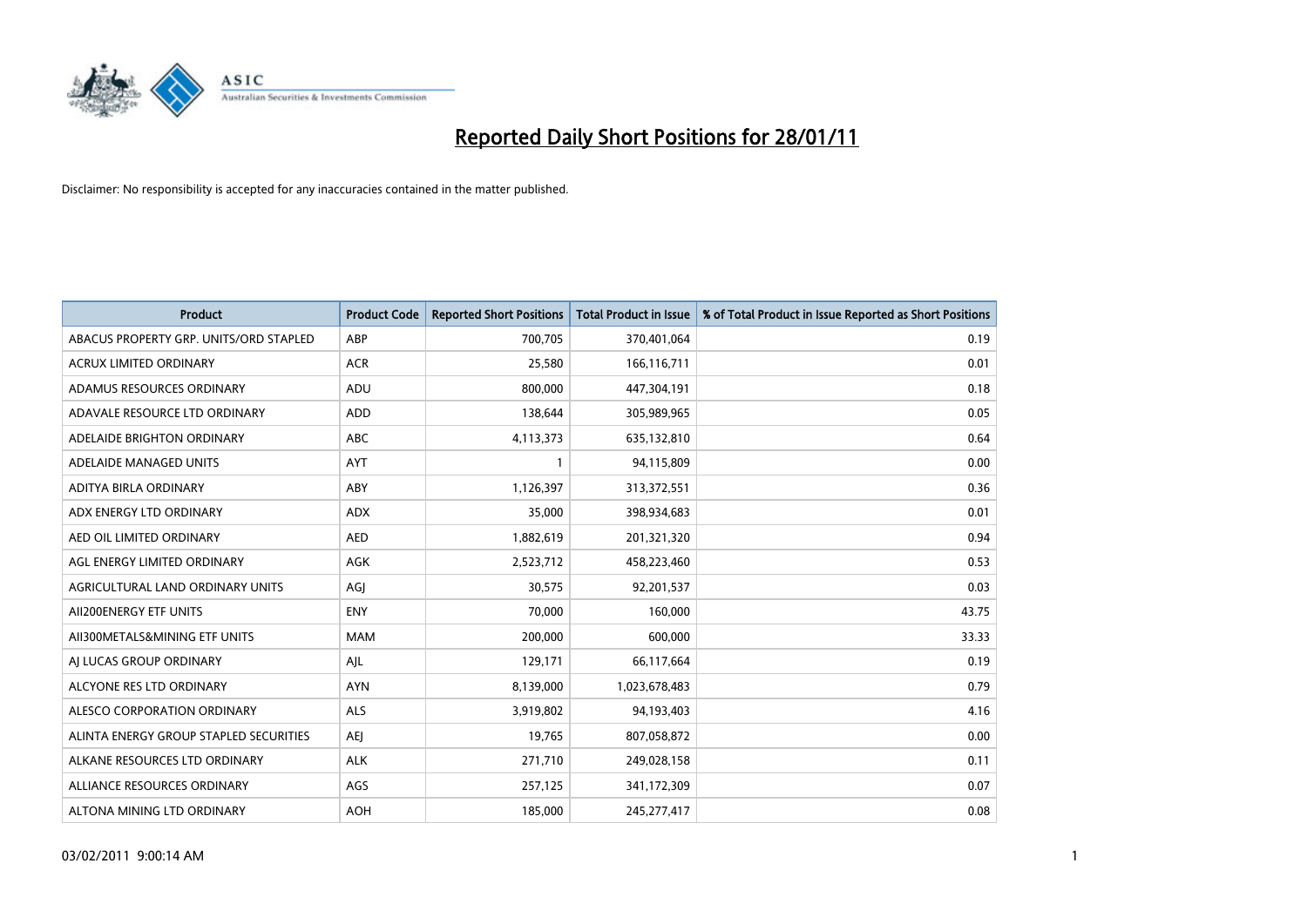

| <b>Product</b>                          | <b>Product Code</b> | <b>Reported Short Positions</b> | <b>Total Product in Issue</b> | % of Total Product in Issue Reported as Short Positions |
|-----------------------------------------|---------------------|---------------------------------|-------------------------------|---------------------------------------------------------|
| ALUMINA LIMITED ORDINARY                | <b>AWC</b>          | 25,709,033                      | 2,440,196,187                 | 1.01                                                    |
| AMADEUS ENERGY ORDINARY                 | AMU                 | 454.000                         | 301,224,573                   | 0.15                                                    |
| AMALGAMATED HOLDINGS ORDINARY           | <b>AHD</b>          | 125                             | 157,396,607                   | 0.00                                                    |
| AMCOR LIMITED ORDINARY                  | <b>AMC</b>          | 6,660,401                       | 1,225,440,483                 | 0.54                                                    |
| AMP CAPITAL CHINA ORDINARY UNITS        | <b>AGF</b>          | 65,310                          | 337,034,455                   | 0.02                                                    |
| AMP LIMITED ORDINARY                    | AMP                 | 20,075,069                      | 2,094,424,200                 | 0.92                                                    |
| AMPELLA MINING ORDINARY                 | <b>AMX</b>          | 468,372                         | 201,225,108                   | 0.22                                                    |
| ANSELL LIMITED ORDINARY                 | <b>ANN</b>          | 4,071,473                       | 133,007,903                   | 3.11                                                    |
| ANTARES ENERGY LTD ORDINARY             | <b>AZZ</b>          | 578,562                         | 299,333,110                   | 0.19                                                    |
| ANZ BANKING GRP LTD ORDINARY            | ANZ                 | 7,725,323                       | 2,596,003,708                 | 0.30                                                    |
| APA GROUP STAPLED SECURITIES            | <b>APA</b>          | 6,760,254                       | 551,689,118                   | 1.23                                                    |
| APEX MINERALS NL ORDINARY               | <b>AXM</b>          | 967,846                         | 3,567,819,915                 | 0.02                                                    |
| APN EUROPEAN RETAIL UNITS STAPLED SEC.  | <b>AEZ</b>          | 11,832                          | 544,910,660                   | 0.00                                                    |
| APN NEWS & MEDIA ORDINARY               | <b>APN</b>          | 17,085,097                      | 606,084,019                   | 2.83                                                    |
| APOLLO GAS LIMITED ORDINARY             | <b>AZO</b>          | 375,000                         | 90,400,136                    | 0.41                                                    |
| AQUARIUS PLATINUM. ORDINARY             | <b>AOP</b>          | 4,314,303                       | 463,241,295                   | 0.93                                                    |
| AQUILA RESOURCES ORDINARY               | <b>AQA</b>          | 2,742,280                       | 374,314,049                   | 0.72                                                    |
| ARAFURA RESOURCE LTD ORDINARY           | ARU                 | 3,661,473                       | 367,880,342                   | 1.00                                                    |
| ARB CORPORATION ORDINARY                | ARP                 | 46,837                          | 72,481,302                    | 0.06                                                    |
| ARDENT LEISURE GROUP STAPLED SECURITIES | AAD                 | 2,515,178                       | 312,836,274                   | 0.81                                                    |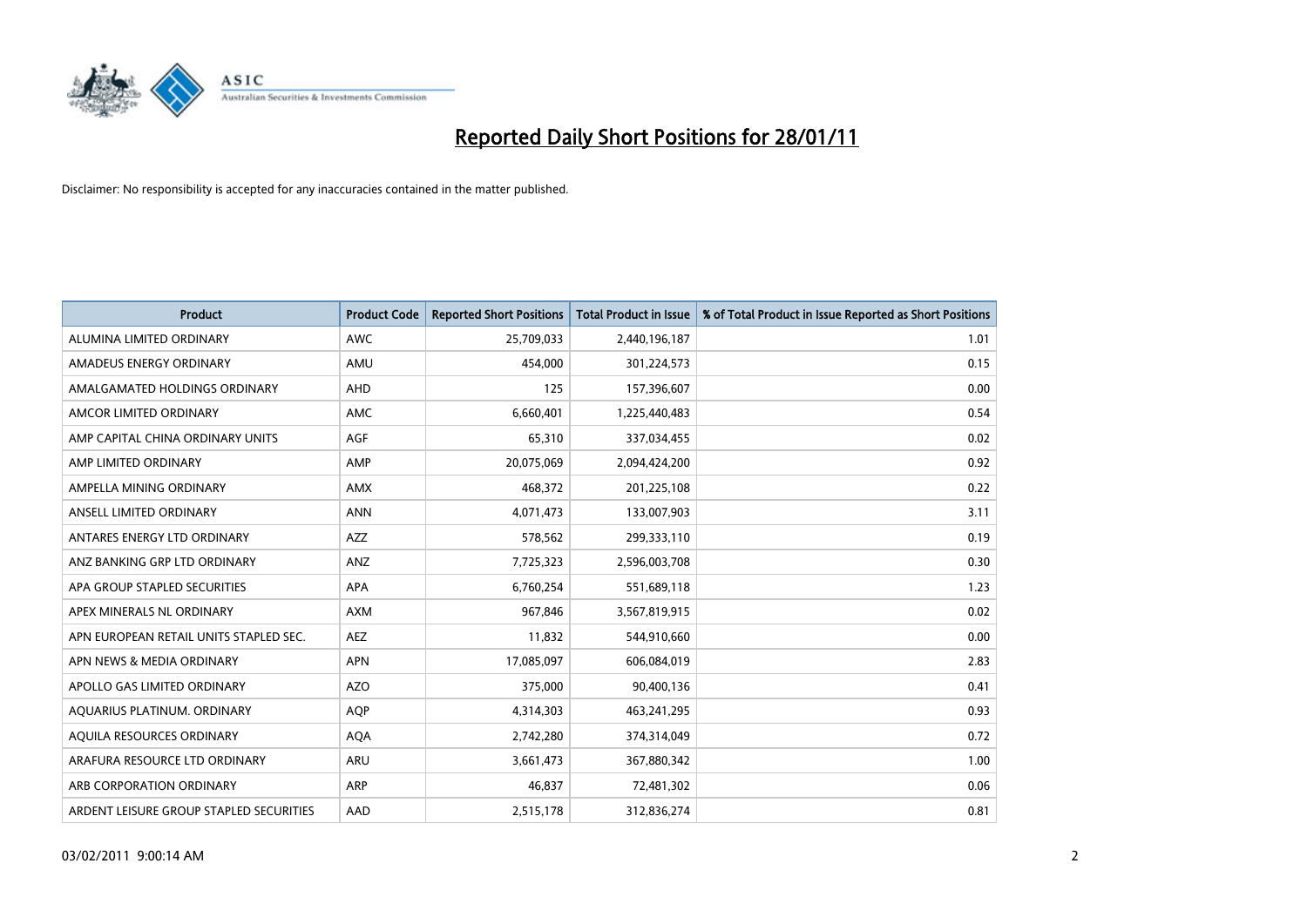

| <b>Product</b>                          | <b>Product Code</b> | <b>Reported Short Positions</b> | Total Product in Issue | % of Total Product in Issue Reported as Short Positions |
|-----------------------------------------|---------------------|---------------------------------|------------------------|---------------------------------------------------------|
| ARISTOCRAT LEISURE ORDINARY             | <b>ALL</b>          | 29,145,757                      | 533,983,910            | 5.47                                                    |
| ASCIANO LIMITED ORDINARY                | <b>AIO</b>          | 41,531,771                      | 2,926,103,883          | 1.43                                                    |
| ASG GROUP LIMITED ORDINARY              | <b>ASZ</b>          | 6,170                           | 168,247,718            | 0.00                                                    |
| ASPEN GROUP ORD/UNITS STAPLED           | <b>APZ</b>          | 1,105,946                       | 588,269,075            | 0.17                                                    |
| ASPIRE MINING LTD ORDINARY              | <b>AKM</b>          | 50,692                          | 384,098,824            | 0.01                                                    |
| ASTON RES LTD ORDINARY                  | <b>AZT</b>          | 6,004                           | 204,527,604            | 0.00                                                    |
| ASTRO JAP PROP GROUP STAPLED SECURITIES | AJA                 | 31,903                          | 50,821,741             | 0.06                                                    |
| ASX LIMITED ORDINARY                    | ASX                 | 908,220                         | 175,136,729            | 0.52                                                    |
| ATLANTIC LIMITED ORDINARY               | ATI                 | 679,675                         | 110,816,957            | 0.61                                                    |
| ATLAS IRON LIMITED ORDINARY             | AGO                 | 13,122,775                      | 547,089,119            | 2.35                                                    |
| AUCKLAND INTERNATION ORDINARY           | AIA                 | 121,987                         | 1,317,999,066          | 0.01                                                    |
| <b>AURORA OIL &amp; GAS ORDINARY</b>    | <b>AUT</b>          | 1,348,466                       | 403,437,342            | 0.33                                                    |
| AUSDRILL LIMITED ORDINARY               | ASL                 | 189,111                         | 262,933,906            | 0.07                                                    |
| AUSENCO LIMITED ORDINARY                | AAX                 | 3,949,713                       | 122,427,576            | 3.20                                                    |
| AUSTAL LIMITED ORDINARY                 | ASB                 | 144,698                         | 188,069,638            | 0.07                                                    |
| <b>AUSTAR UNITED ORDINARY</b>           | <b>AUN</b>          | 15,242,758                      | 1,271,357,418          | 1.19                                                    |
| AUSTBROKERS HOLDINGS ORDINARY           | <b>AUB</b>          | 2                               | 54,339,433             | 0.00                                                    |
| AUSTEREO GROUP LTD. ORDINARY            | <b>AEO</b>          | 5                               | 344,783,708            | 0.00                                                    |
| AUSTIN ENGINEERING ORDINARY             | ANG                 | 18,348                          | 71,614,403             | 0.02                                                    |
| <b>AUSTRALAND ASSETS ASSETS</b>         | AAZPB               | 1,168                           | 2,750,000              | 0.04                                                    |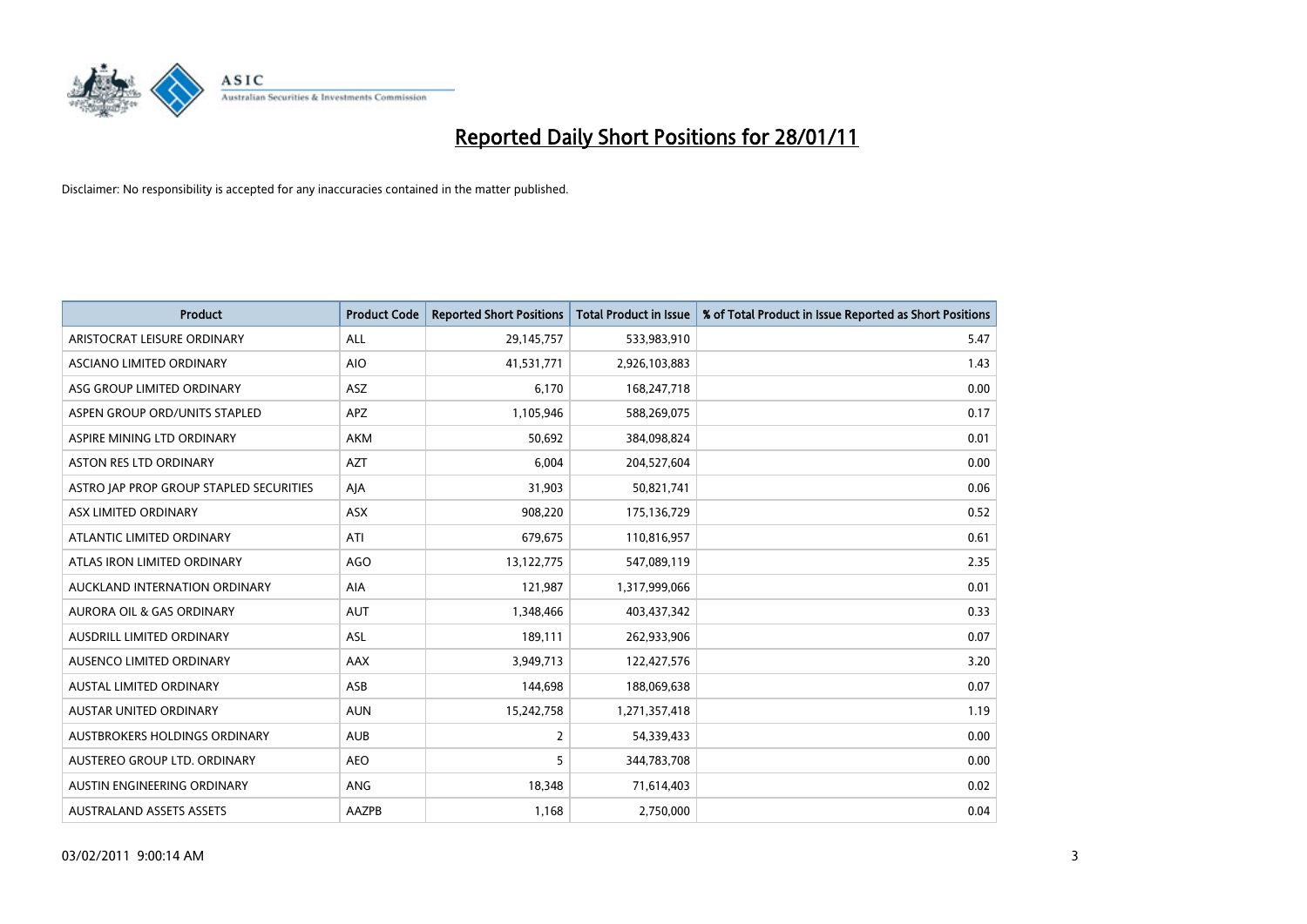

| <b>Product</b>                       | <b>Product Code</b> | <b>Reported Short Positions</b> | Total Product in Issue | % of Total Product in Issue Reported as Short Positions |
|--------------------------------------|---------------------|---------------------------------|------------------------|---------------------------------------------------------|
| AUSTRALAND PROPERTY STAPLED SECURITY | <b>ALZ</b>          | 1,987,786                       | 576,837,197            | 0.33                                                    |
| AUSTRALIAN AGRICULT. ORDINARY        | AAC                 | 4,618,555                       | 264,264,459            | 1.73                                                    |
| <b>AUSTRALIAN EDUCATION UNITS</b>    | <b>AEU</b>          | 625,000                         | 134,973,383            | 0.46                                                    |
| AUSTRALIAN INFRASTR, UNITS/ORDINARY  | <b>AIX</b>          | 306,028                         | 620,733,944            | 0.06                                                    |
| AUSTRALIAN MINES LTD ORDINARY        | <b>AUZ</b>          | 1,400,000                       | 349,083,108            | 0.40                                                    |
| AUSTRALIAN PHARM, ORDINARY           | API                 | 891,711                         | 488,115,883            | 0.17                                                    |
| AUTOMOTIVE HOLDINGS ORDINARY         | <b>AHE</b>          | 520,921                         | 226,387,577            | 0.22                                                    |
| AVEXA LIMITED ORDINARY               | <b>AVX</b>          | 243,657                         | 847,688,779            | 0.03                                                    |
| AVOCA RESOURCES ORDINARY             | <b>AVO</b>          | 448,947                         | 303,301,781            | 0.15                                                    |
| AWE LIMITED ORDINARY                 | <b>AWE</b>          | 5,271,027                       | 521,871,941            | 1.00                                                    |
| AXA ASIA PACIFIC ORDINARY            | <b>AXA</b>          | 2,034,792                       | 2,067,095,545          | 0.09                                                    |
| <b>BANDANNA ENERGY ORDINARY</b>      | <b>BND</b>          | 38,039                          | 426,265,482            | 0.01                                                    |
| BANK OF QUEENSLAND. ORDINARY         | <b>BOO</b>          | 1,732,104                       | 222,072,957            | 0.79                                                    |
| <b>BANNERMAN RESOURCES ORDINARY</b>  | <b>BMN</b>          | 169,500                         | 234,435,934            | 0.07                                                    |
| <b>BASS STRAIT OIL CO ORDINARY</b>   | <b>BAS</b>          | 1,482                           | 291,030,250            | 0.00                                                    |
| <b>BATHURST RESOURCES ORDINARY</b>   | <b>BTU</b>          | 3,958,550                       | 610,526,754            | 0.65                                                    |
| <b>BAUXITE RESOURCE LTD ORDINARY</b> | <b>BAU</b>          | 87,150                          | 234,379,896            | 0.04                                                    |
| BC IRON LIMITED ORDINARY             | <b>BCI</b>          | 66,290                          | 92,561,000             | 0.07                                                    |
| BEACH ENERGY LIMITED ORDINARY        | <b>BPT</b>          | 2,476,196                       | 1,099,021,290          | 0.23                                                    |
| BEADELL RESOURCE LTD ORDINARY        | <b>BDR</b>          | 98,336                          | 622,007,828            | 0.02                                                    |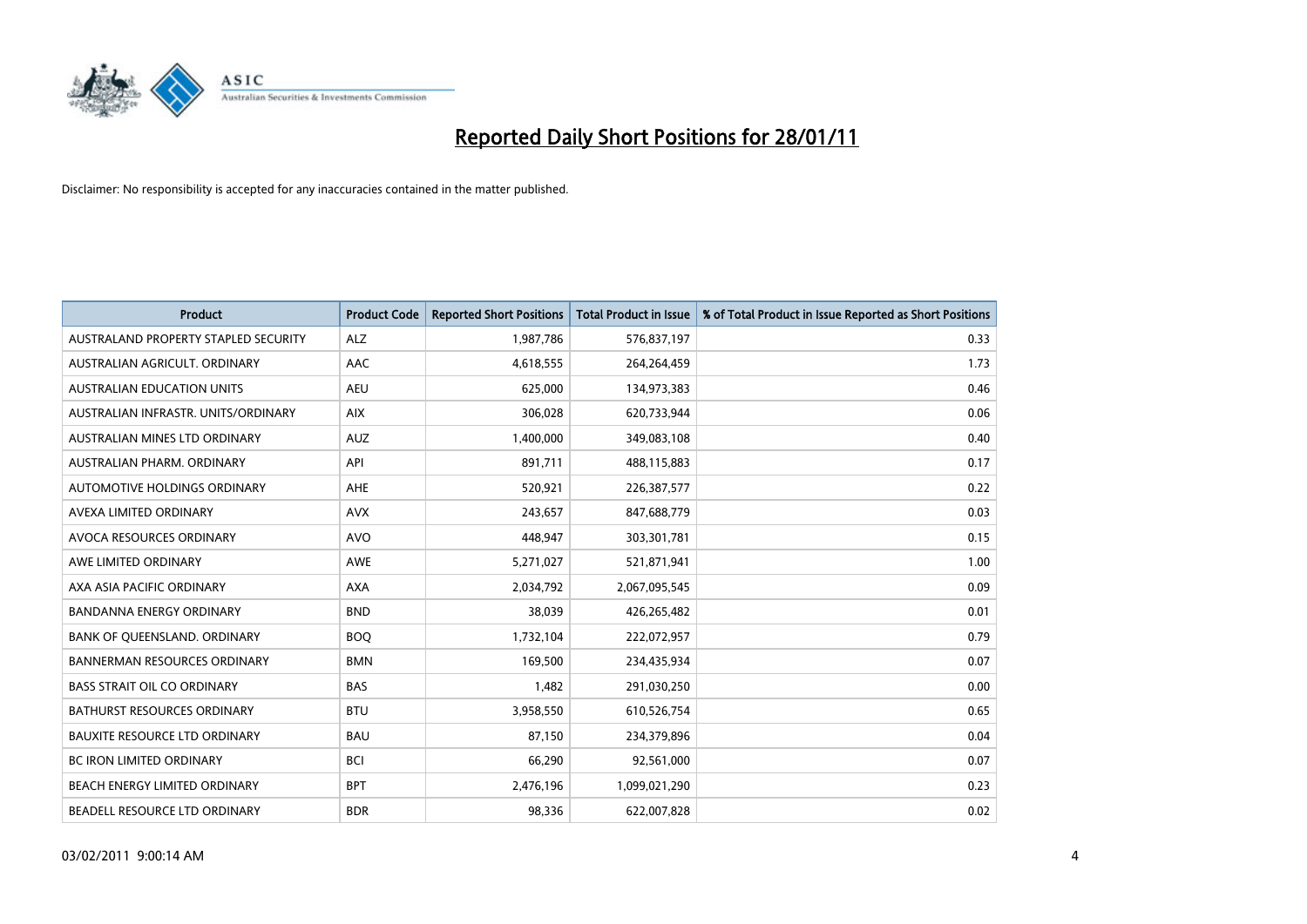

| Product                               | <b>Product Code</b> | <b>Reported Short Positions</b> | <b>Total Product in Issue</b> | % of Total Product in Issue Reported as Short Positions |
|---------------------------------------|---------------------|---------------------------------|-------------------------------|---------------------------------------------------------|
| BENDIGO AND ADELAIDE ORDINARY         | <b>BEN</b>          | 6,284,266                       | 357,615,138                   | 1.74                                                    |
| BENDIGO AND ADELAIDE RESET PREFERENCE | <b>BENPB</b>        | 135,205                         | 900,000                       | 15.02                                                   |
| BERKELEY RESOURCES ORDINARY           | <b>BKY</b>          | 345,848                         | 158,935,898                   | 0.21                                                    |
| BETASHARES ASX FIN ETF UNITS          | <b>OFN</b>          | 670                             | 4,509,251                     | 0.01                                                    |
| <b>BHP BILLITON LIMITED ORDINARY</b>  | <b>BHP</b>          | 24,606,852                      | 3,356,081,497                 | 0.69                                                    |
| <b>BILLABONG ORDINARY</b>             | <b>BBG</b>          | 9,654,664                       | 253,613,826                   | 3.78                                                    |
| <b>BIOTA HOLDINGS ORDINARY</b>        | <b>BTA</b>          | 2,162,931                       | 180,805,565                   | 1.19                                                    |
| <b>BISALLOY STEEL ORDINARY</b>        | <b>BIS</b>          | 84,480                          | 216,455,965                   | 0.04                                                    |
| BKI INVESTMENT LTD ORDINARY           | BKI                 | 508                             | 420,919,092                   | 0.00                                                    |
| <b>BLACKTHORN RESOURCES ORDINARY</b>  | <b>BTR</b>          | 35,848                          | 106,885,300                   | 0.03                                                    |
| <b>BLUESCOPE STEEL LTD ORDINARY</b>   | <b>BSL</b>          | 45,193,491                      | 1,842,207,385                 | 2.42                                                    |
| <b>BOART LONGYEAR ORDINARY</b>        | <b>BLY</b>          | 3,276,219                       | 461,163,412                   | 0.70                                                    |
| <b>BOOM LOGISTICS ORDINARY</b>        | <b>BOL</b>          | 354,995                         | 461,500,712                   | 0.07                                                    |
| BORAL LIMITED, ORDINARY               | <b>BLD</b>          | 27,959,937                      | 724,446,767                   | 3.83                                                    |
| BOTSWANA METALS LTD ORDINARY          | <b>BML</b>          | 7,000                           | 107,787,762                   | 0.01                                                    |
| <b>BOW ENERGY LIMITED ORDINARY</b>    | <b>BOW</b>          | 490,418                         | 348,972,041                   | 0.13                                                    |
| <b>BRADKEN LIMITED ORDINARY</b>       | <b>BKN</b>          | 858,605                         | 139,639,929                   | 0.64                                                    |
| <b>BRAMBLES LIMITED ORDINARY</b>      | <b>BXB</b>          | 11,034,572                      | 1,450,667,977                 | 0.77                                                    |
| BREVILLE GROUP LTD ORDINARY           | <b>BRG</b>          | 2,740                           | 129,615,322                   | 0.00                                                    |
| BRICKWORKS LIMITED ORDINARY           | <b>BKW</b>          | 15,906                          | 147,567,333                   | 0.01                                                    |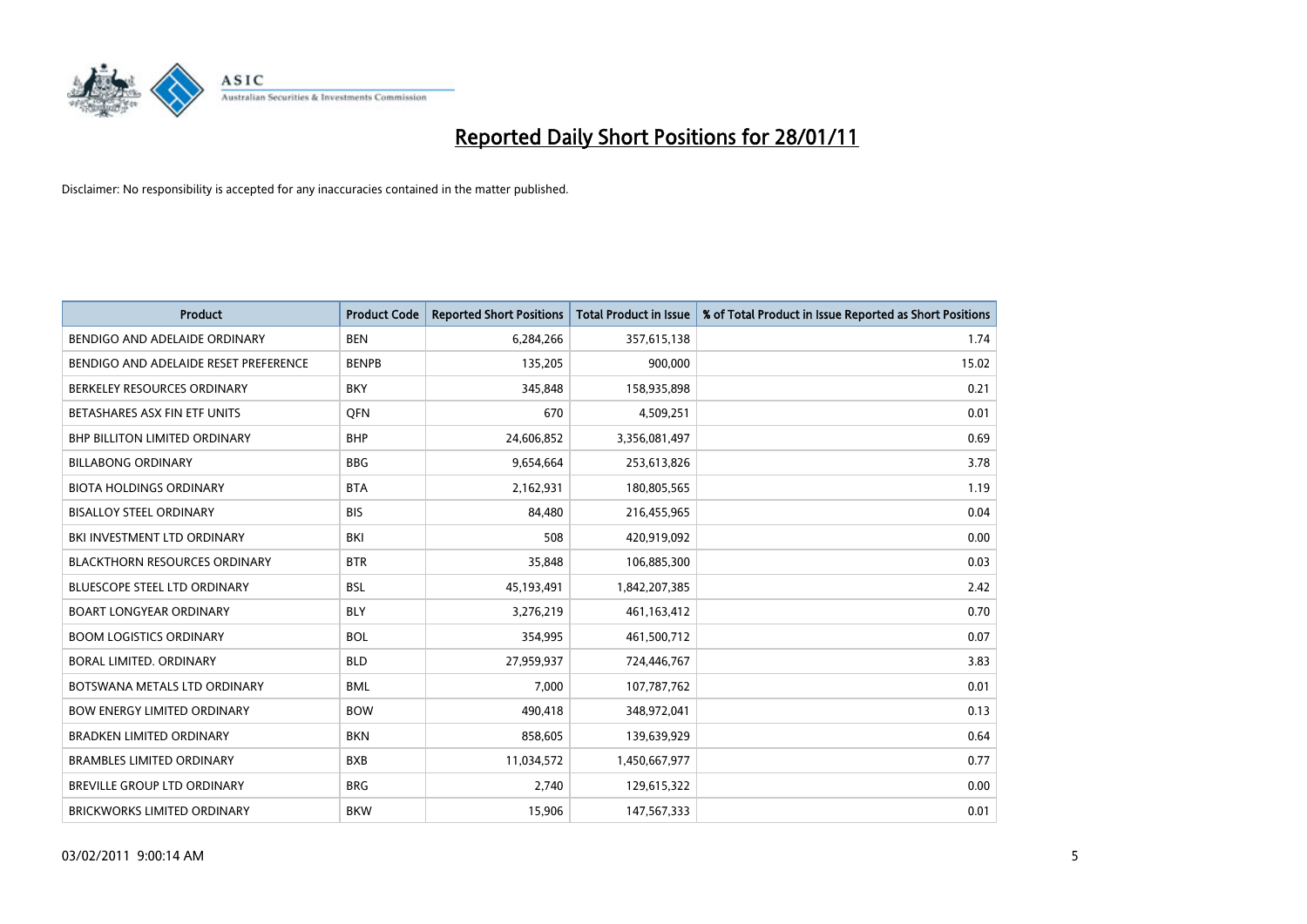

| Product                                  | <b>Product Code</b> | <b>Reported Short Positions</b> | <b>Total Product in Issue</b> | % of Total Product in Issue Reported as Short Positions |
|------------------------------------------|---------------------|---------------------------------|-------------------------------|---------------------------------------------------------|
| <b>BROCKMAN RESOURCES ORDINARY</b>       | <b>BRM</b>          | 177,906                         | 144,803,151                   | 0.13                                                    |
| BT INVESTMENT MNGMNT ORDINARY            | <b>BTT</b>          | 554,785                         | 160,000,000                   | 0.35                                                    |
| <b>BUNNINGS WAREHOUSE ORDINARY UNITS</b> | <b>BWP</b>          | 1,224,299                       | 427,042,646                   | 0.29                                                    |
| <b>BURU ENERGY ORDINARY</b>              | <b>BRU</b>          | 156,502                         | 182,780,549                   | 0.09                                                    |
| CABCHARGE AUSTRALIA ORDINARY             | CAB                 | 1,071,879                       | 120,437,014                   | 0.89                                                    |
| CALTEX AUSTRALIA ORDINARY                | <b>CTX</b>          | 5,678,593                       | 270,000,000                   | 2.07                                                    |
| <b>CAMPBELL BROTHERS ORDINARY</b>        | <b>CPB</b>          | 57,806                          | 67,503,411                    | 0.09                                                    |
| CAPE LAMBERT RES LTD ORDINARY            | <b>CFE</b>          | 1,555,438                       | 578,112,273                   | 0.26                                                    |
| <b>CAPRAL LIMITED ORDINARY</b>           | CAA                 | 70,200                          | 387,898,255                   | 0.02                                                    |
| <b>CARBON ENERGY ORDINARY</b>            | <b>CNX</b>          | 1,157,589                       | 670,872,650                   | 0.17                                                    |
| <b>CARDNO LIMITED ORDINARY</b>           | CDD                 | 14,861                          | 106,250,491                   | 0.01                                                    |
| CARNARVON PETROLEUM ORDINARY             | <b>CVN</b>          | 1,766,583                       | 687,820,634                   | 0.26                                                    |
| <b>CARNEGIE WAVE ENERGY ORDINARY</b>     | <b>CWE</b>          | 83,000                          | 859,087,627                   | 0.01                                                    |
| <b>CARPATHIAN RESOURCES ORDINARY</b>     | <b>CPN</b>          | 75,000                          | 265,533,501                   | 0.03                                                    |
| CARPENTARIA EXP. LTD ORDINARY            | CAP                 | 9,777                           | 94,341,301                    | 0.01                                                    |
| CARRICK GOLD LIMITED ORDINARY            | <b>CRK</b>          | 8,480                           | 139,000,000                   | 0.01                                                    |
| CARSALES.COM LTD ORDINARY                | <b>CRZ</b>          | 3,632,987                       | 234,073,300                   | 1.55                                                    |
| CASH CONVERTERS ORD/DIV ACCESS           | CCV                 | 81,244                          | 379,761,025                   | 0.01                                                    |
| <b>CASPIAN OIL &amp; GAS ORDINARY</b>    | <b>CIG</b>          | 50,000                          | 1,331,500,513                 | 0.00                                                    |
| CATALPA RESOURCES ORDINARY               | CAH                 | 72,198                          | 162,832,907                   | 0.04                                                    |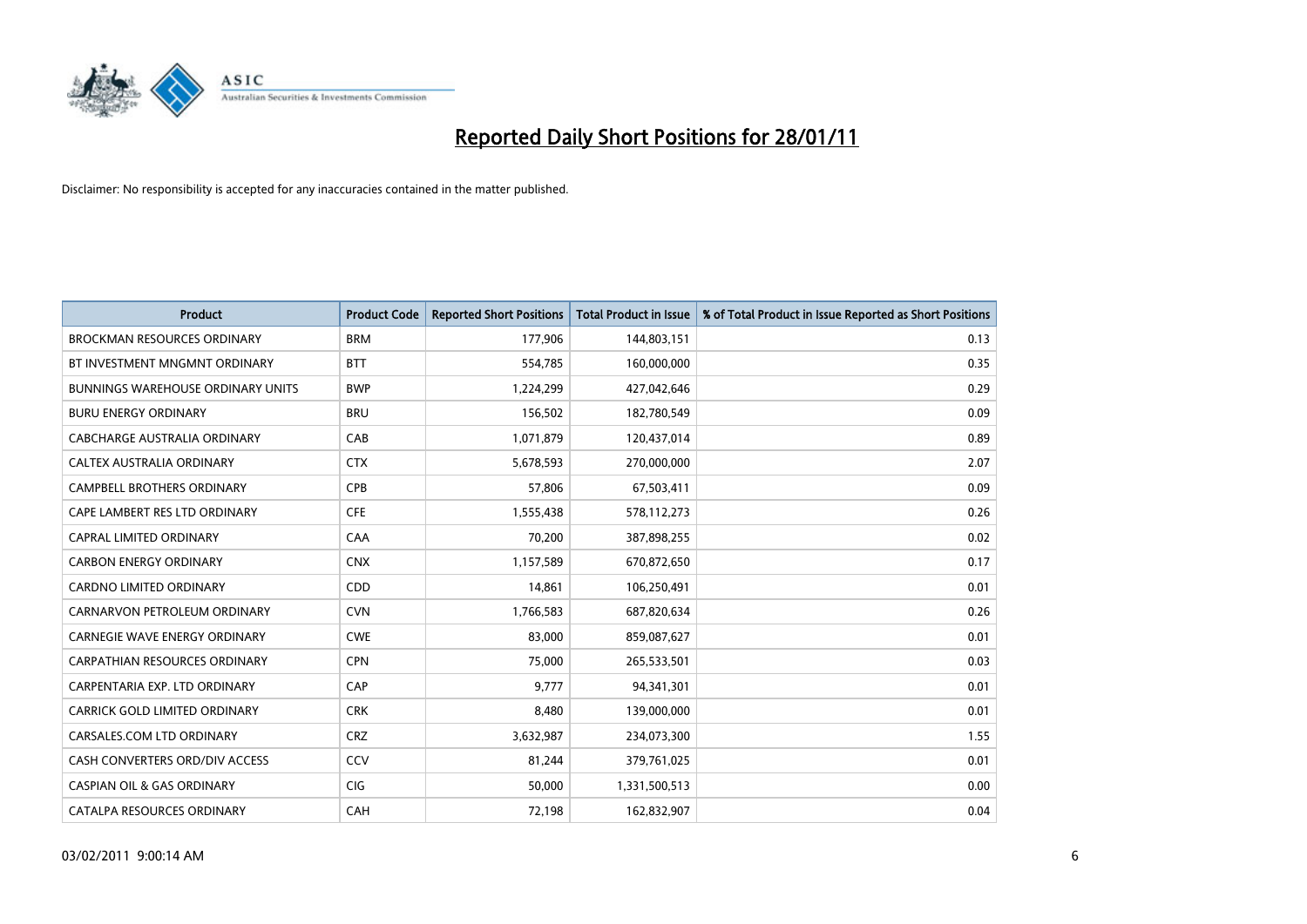

| <b>Product</b>                             | <b>Product Code</b> | <b>Reported Short Positions</b> | <b>Total Product in Issue</b> | % of Total Product in Issue Reported as Short Positions |
|--------------------------------------------|---------------------|---------------------------------|-------------------------------|---------------------------------------------------------|
| <b>CEC GROUP LIMITED ORDINARY</b>          | <b>CEG</b>          | 1,750                           | 79,662,662                    | 0.00                                                    |
| <b>CELLNET GROUP ORDINARY</b>              | <b>CLT</b>          | 1,342                           | 69,875,723                    | 0.00                                                    |
| CENTRAL PETROLEUM ORDINARY                 | <b>CTP</b>          | 209,462                         | 982,298,842                   | 0.02                                                    |
| <b>CENTRO PROPERTIES UNITS/ORD STAPLED</b> | <b>CNP</b>          | 331,574                         | 972,414,514                   | 0.03                                                    |
| CENTRO RETAIL GROUP STAPLED SECURITIES     | <b>CER</b>          | 813,024                         | 2,286,399,424                 | 0.03                                                    |
| <b>CERAMIC FUEL CELLS ORDINARY</b>         | <b>CFU</b>          | 476,988                         | 1,201,353,566                 | 0.03                                                    |
| <b>CFS RETAIL PROPERTY UNITS</b>           | <b>CFX</b>          | 40,119,834                      | 2,825,628,530                 | 1.42                                                    |
| CGA MINING LIMITED ORDINARY                | <b>CGX</b>          | 50,000                          | 333,265,726                   | 0.02                                                    |
| CHALICE GOLD MINES ORDINARY                | <b>CHN</b>          | 5,757                           | 211,455,886                   | 0.00                                                    |
| CHALLENGER DIV.PRO. STAPLED UNITS          | <b>CDI</b>          | 40.791                          | 913,426,007                   | 0.00                                                    |
| CHALLENGER INFRAST. STAPLED UNITS          | <b>CIF</b>          | 9,857                           | 316,223,785                   | 0.00                                                    |
| <b>CHALLENGER LIMITED ORDINARY</b>         | <b>CGF</b>          | 5,453,186                       | 501,959,841                   | 1.09                                                    |
| <b>CHANDLER MACLEOD LTD ORDINARY</b>       | <b>CMG</b>          | 11,970                          | 422,031,685                   | 0.00                                                    |
| CHARTER HALL GROUP STAPLED US PROHIBIT.    | <b>CHC</b>          | 558,275                         | 306,341,814                   | 0.18                                                    |
| <b>CHARTER HALL OFFICE UNIT</b>            | COO                 | 1,645,659                       | 493,319,730                   | 0.33                                                    |
| CHARTER HALL RETAIL UNITS                  | <b>COR</b>          | 456,918                         | 305,810,723                   | 0.14                                                    |
| CHEMGENEX PHARMACEUT ORDINARY              | <b>CXS</b>          | 148,809                         | 283,348,870                   | 0.05                                                    |
| CITIGOLD CORP LTD ORDINARY                 | <b>CTO</b>          | 2,059,217                       | 1,040,278,301                 | 0.20                                                    |
| CLEARVIEW WEALTH LTD ORDINARY              | <b>CVW</b>          | 230                             | 429,962,192                   | 0.00                                                    |
| CLINUVEL PHARMACEUT, ORDINARY              | <b>CUV</b>          | 4,127                           | 30,379,956                    | 0.01                                                    |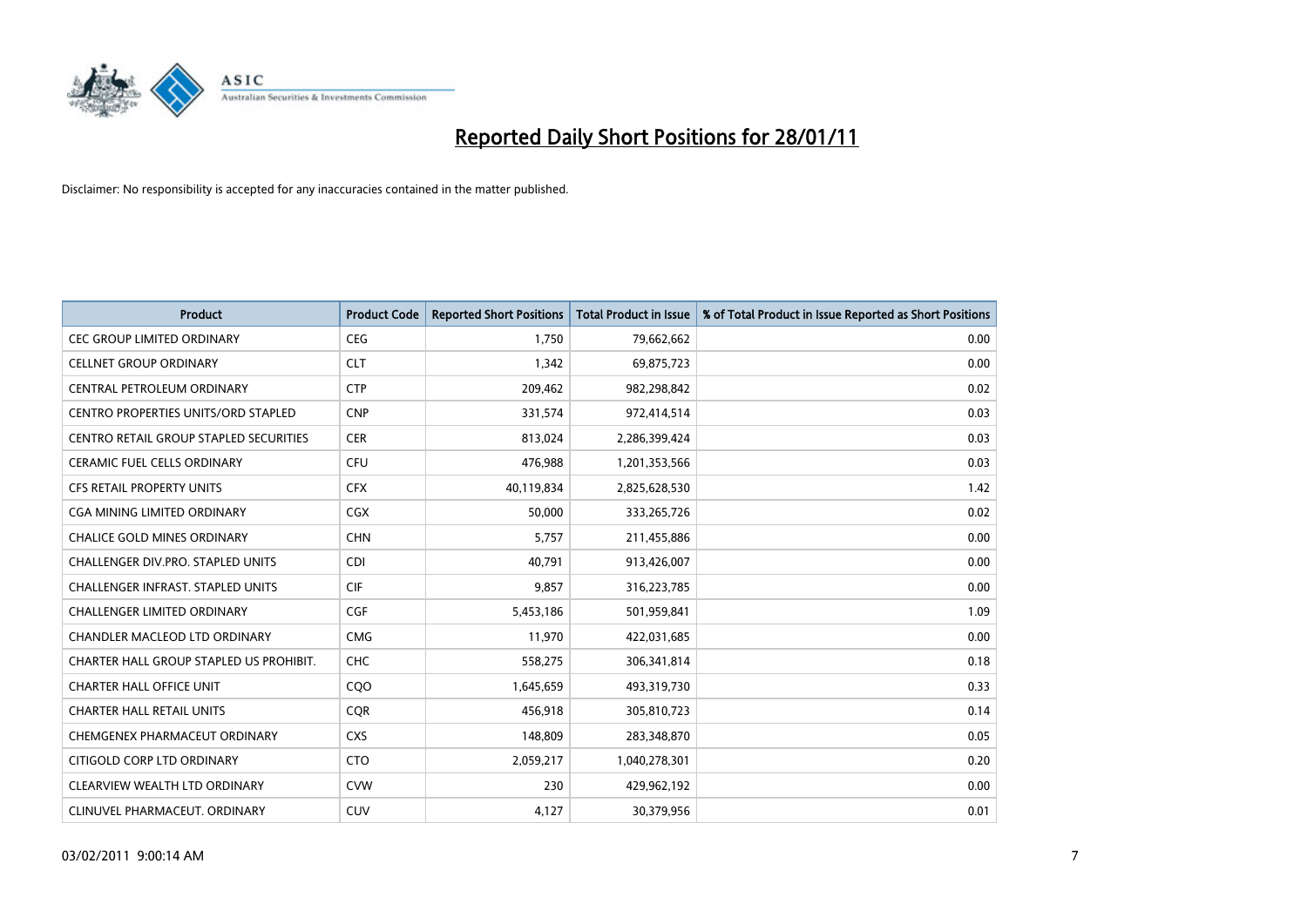

| Product                                 | <b>Product Code</b> | <b>Reported Short Positions</b> | <b>Total Product in Issue</b> | % of Total Product in Issue Reported as Short Positions |
|-----------------------------------------|---------------------|---------------------------------|-------------------------------|---------------------------------------------------------|
| <b>CLOUGH LIMITED ORDINARY</b>          | <b>CLO</b>          | 505,025                         | 770,916,269                   | 0.06                                                    |
| <b>COAL &amp; ALLIED ORDINARY</b>       | <b>CNA</b>          | 9,123                           | 86,584,735                    | 0.01                                                    |
| COAL OF AFRICA LTD ORDINARY             | <b>CZA</b>          | 1,437,748                       | 530,514,663                   | 0.27                                                    |
| COALSPUR MINES LTD ORDINARY             | <b>CPL</b>          | 2,654,013                       | 484,329,575                   | 0.54                                                    |
| COCA-COLA AMATIL ORDINARY               | <b>CCL</b>          | 3,597,755                       | 756,003,067                   | 0.45                                                    |
| <b>COCHLEAR LIMITED ORDINARY</b>        | <b>COH</b>          | 891,408                         | 56,669,257                    | 1.56                                                    |
| <b>COCKATOO COAL ORDINARY</b>           | <b>COK</b>          | 1,431,053                       | 1,016,096,908                 | 0.14                                                    |
| <b>COFFEY INTERNATIONAL ORDINARY</b>    | <b>COF</b>          | 26,160                          | 132,577,523                   | 0.02                                                    |
| COMMONWEALTH BANK, ORDINARY             | <b>CBA</b>          | 14,817,018                      | 1,548,907,074                 | 0.93                                                    |
| <b>COMMONWEALTH PROP ORDINARY UNITS</b> | <b>CPA</b>          | 22,525,439                      | 2,449,599,711                 | 0.93                                                    |
| <b>COMPASS RESOURCES ORDINARY</b>       | <b>CMR</b>          | 160,952                         | 147,402,920                   | 0.11                                                    |
| COMPUTERSHARE LTD ORDINARY              | <b>CPU</b>          | 3,968,467                       | 555,664,059                   | 0.69                                                    |
| <b>CONNECTEAST GROUP STAPLED</b>        | <b>CEU</b>          | 47,042,334                      | 3,940,145,951                 | 1.20                                                    |
| CONQUEST MINING ORDINARY                | <b>COT</b>          | 200.000                         | 583,241,478                   | 0.03                                                    |
| CONSOLIDATED MEDIA, ORDINARY            | <b>CMI</b>          | 2,256,115                       | 561,834,996                   | 0.39                                                    |
| CONTANGO MICROCAP ORDINARY              | <b>CTN</b>          | 7,500                           | 145,708,783                   | 0.01                                                    |
| CONTINENTAL COAL LTD ORDINARY           | CCC                 | 1,450,000                       | 1,980,616,757                 | 0.07                                                    |
| COOPER ENERGY LTD ORDINARY              | <b>COE</b>          | 497,297                         | 292,576,001                   | 0.17                                                    |
| <b>COPPER STRIKE LTD ORDINARY</b>       | <b>CSE</b>          | 714                             | 129,455,571                   | 0.00                                                    |
| <b>CORDLIFE LIMITED ORDINARY</b>        | CBB                 |                                 | 145,360,920                   | 0.00                                                    |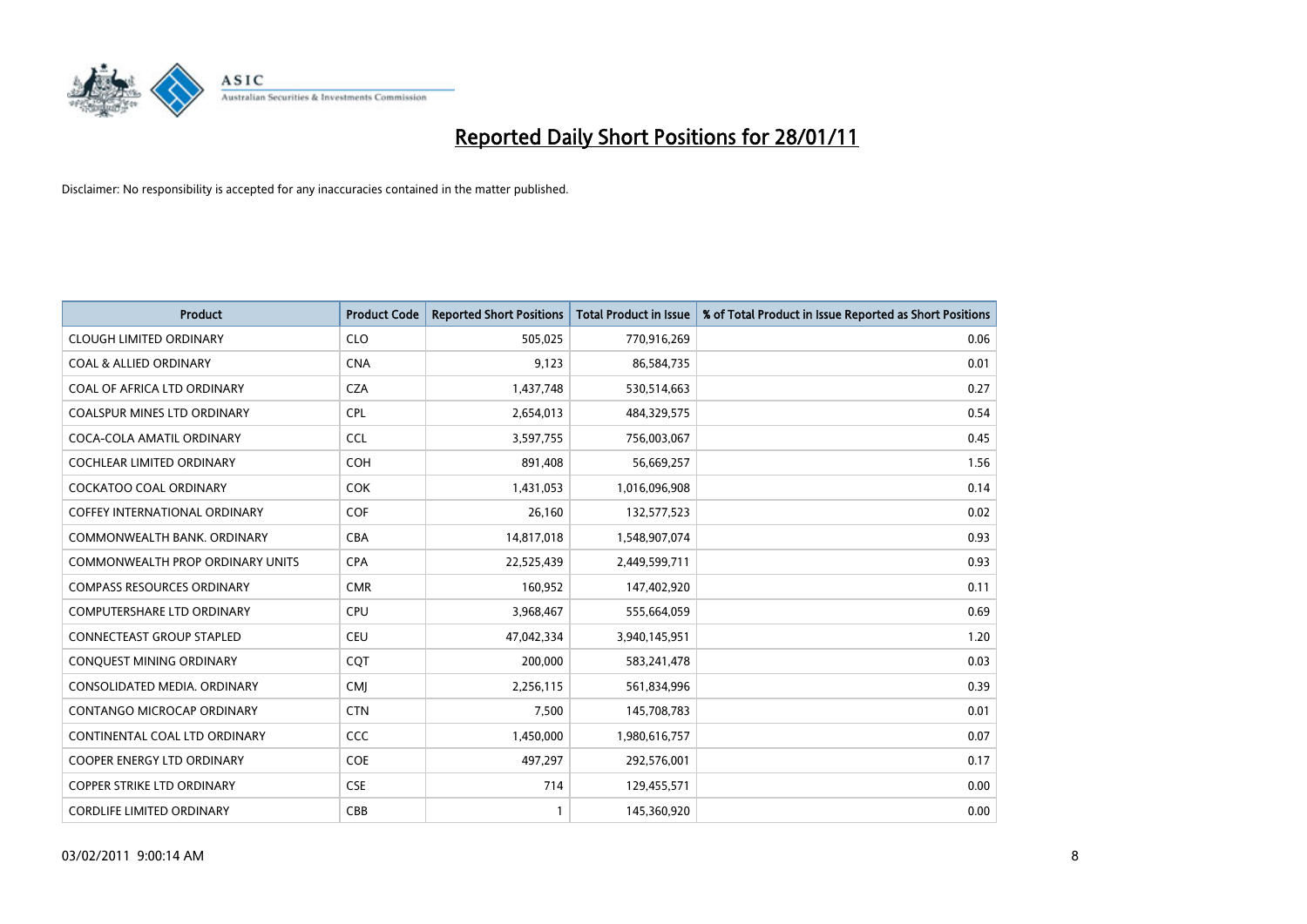

| <b>Product</b>                          | <b>Product Code</b> | <b>Reported Short Positions</b> | Total Product in Issue | % of Total Product in Issue Reported as Short Positions |
|-----------------------------------------|---------------------|---------------------------------|------------------------|---------------------------------------------------------|
| <b>COUNT FINANCIAL ORDINARY</b>         | COU                 | 691,875                         | 262,212,976            | 0.27                                                    |
| CRANE GROUP LIMITED ORDINARY            | <b>CRG</b>          | 2,648,508                       | 79,110,667             | 3.32                                                    |
| <b>CRESCENT GOLD ORDINARY</b>           | <b>CRE</b>          | 102,570                         | 917,422,620            | 0.01                                                    |
| <b>CROMWELL PROP STAPLED SECURITIES</b> | <b>CMW</b>          | 129,957                         | 910,985,951            | 0.01                                                    |
| <b>CROWN LIMITED ORDINARY</b>           | <b>CWN</b>          | 3,271,879                       | 754,131,800            | 0.43                                                    |
| <b>CSG LIMITED ORDINARY</b>             | <b>CSV</b>          | 513,413                         | 244,933,695            | 0.20                                                    |
| <b>CSL LIMITED ORDINARY</b>             | <b>CSL</b>          | 10,202,809                      | 544,679,864            | 1.83                                                    |
| <b>CSR LIMITED ORDINARY</b>             | <b>CSR</b>          | 6,694,125                       | 1,517,909,514          | 0.44                                                    |
| <b>CUDECO LIMITED ORDINARY</b>          | CDU                 | 1,253,754                       | 145,512,643            | 0.85                                                    |
| <b>CUSTOMERS LIMITED ORDINARY</b>       | <b>CUS</b>          | 72,349                          | 134,869,357            | 0.05                                                    |
| DART ENERGY LTD ORDINARY                | <b>DTE</b>          | 233,121                         | 548,188,184            | 0.04                                                    |
| DAVID JONES LIMITED ORDINARY            | <b>DIS</b>          | 21,712,029                      | 514,034,694            | 4.23                                                    |
| <b>DECMIL GROUP LIMITED ORDINARY</b>    | <b>DCG</b>          | 17,397                          | 124,204,568            | 0.01                                                    |
| DEEP YELLOW LIMITED ORDINARY            | <b>DYL</b>          | 15,876                          | 1,126,784,458          | 0.00                                                    |
| DEVINE LIMITED ORDINARY                 | <b>DVN</b>          | 1,000                           | 634,918,223            | 0.00                                                    |
| DEXUS PROPERTY GROUP STAPLED UNITS      | <b>DXS</b>          | 6,257,850                       | 4,839,024,176          | 0.13                                                    |
| DISCOVERY METALS LTD ORDINARY           | <b>DML</b>          | 232,451                         | 436,628,231            | 0.06                                                    |
| DOMINION MINING ORDINARY                | <b>DOM</b>          | 146,395                         | 103,520,259            | 0.13                                                    |
| DOMINO PIZZA ENTERPR ORDINARY           | <b>DMP</b>          | 990                             | 68,407,674             | 0.00                                                    |
| DOWNER EDI LIMITED ORDINARY             | <b>DOW</b>          | 8,715,247                       | 343,178,483            | 2.56                                                    |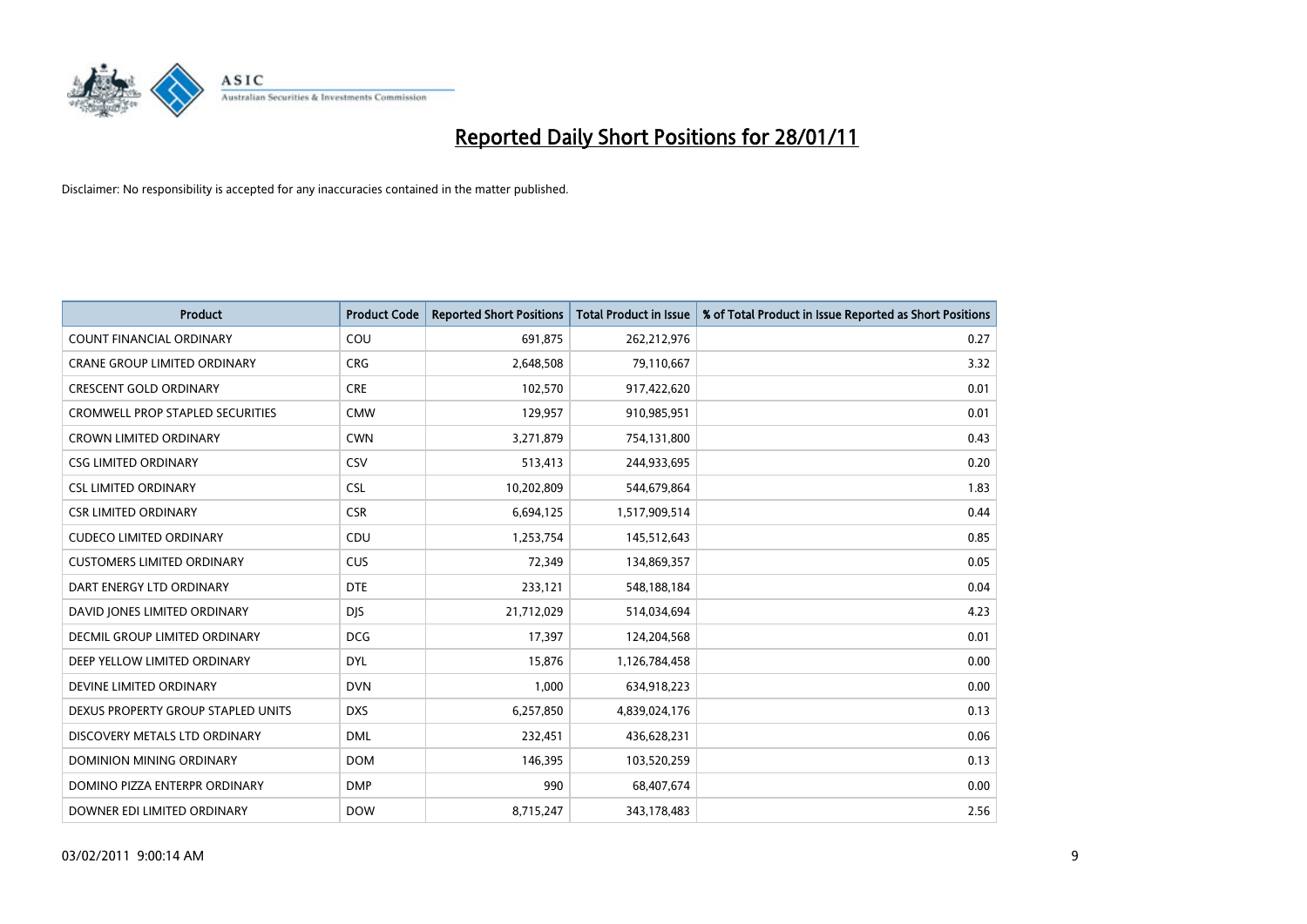

| <b>Product</b>                            | <b>Product Code</b> | <b>Reported Short Positions</b> | Total Product in Issue | % of Total Product in Issue Reported as Short Positions |
|-------------------------------------------|---------------------|---------------------------------|------------------------|---------------------------------------------------------|
| DUET GROUP STAPLED US PROHIBIT.           | <b>DUE</b>          | 1,711,415                       | 887,304,690            | 0.20                                                    |
| DULUXGROUP LIMITED ORDINARY               | <b>DLX</b>          | 1,958,262                       | 367,456,259            | 0.54                                                    |
| DWS ADVANCED ORDINARY                     | <b>DWS</b>          | 51,862                          | 132,362,763            | 0.04                                                    |
| EASTERN STAR GAS ORDINARY                 | ESG                 | 6,207,684                       | 991,567,041            | 0.62                                                    |
| EDT RETAIL TRUST UNITS                    | EDT                 | 99,457                          | 4,700,290,868          | 0.00                                                    |
| <b>ELDERS LIMITED ORDINARY</b>            | <b>ELD</b>          | 12,871,496                      | 448,598,480            | 2.85                                                    |
| ELDORADO GOLD CORP CDI 1:1                | EAU                 | 83.880                          | 19,905,333             | 0.42                                                    |
| ELEMENTAL MINERALS ORDINARY               | <b>ELM</b>          | 16,000                          | 151,491,655            | 0.01                                                    |
| ELEMENTOS LIMITED ORDINARY                | <b>ELT</b>          | 8                               | 56,785,454             | 0.00                                                    |
| ELIXIR PETROLEUM LTD ORDINARY             | <b>EXR</b>          | 324,400                         | 188,988,472            | 0.17                                                    |
| <b>EMECO HOLDINGS ORDINARY</b>            | <b>EHL</b>          | 1,512,088                       | 631,237,586            | 0.25                                                    |
| <b>ENERGY RESOURCES ORDINARY 'A'</b>      | ERA                 | 1,450,588                       | 190,737,934            | 0.77                                                    |
| <b>ENERGY WORLD CORPOR, ORDINARY</b>      | <b>EWC</b>          | 16,627,464                      | 1,561,166,672          | 1.06                                                    |
| <b>ENTEK ENERGY LTD ORDINARY</b>          | <b>ETE</b>          | 489.903                         | 287,692,535            | 0.17                                                    |
| <b>ENTELLECT SOLUTIONS ORDINARY</b>       | <b>ESN</b>          | 464,050                         | 1,740,334,200          | 0.03                                                    |
| <b>ENVESTRA LIMITED ORDINARY</b>          | <b>ENV</b>          | 1,745,870                       | 1,430,398,609          | 0.12                                                    |
| EQUATORIAL RES LTD ORDINARY               | EQX                 | 5,047                           | 89,267,922             | 0.00                                                    |
| EQUINOX MINERALS LTD CHESS DEPOSITARY INT | EON                 | 1,563,331                       | 871,493,392            | 0.18                                                    |
| <b>EVEREST FINANCIAL ORDINARY</b>         | <b>EFG</b>          | 4,300                           | 251,442,316            | 0.00                                                    |
| <b>EXTRACT RESOURCES ORDINARY</b>         | <b>EXT</b>          | 650.005                         | 243,552,298            | 0.28                                                    |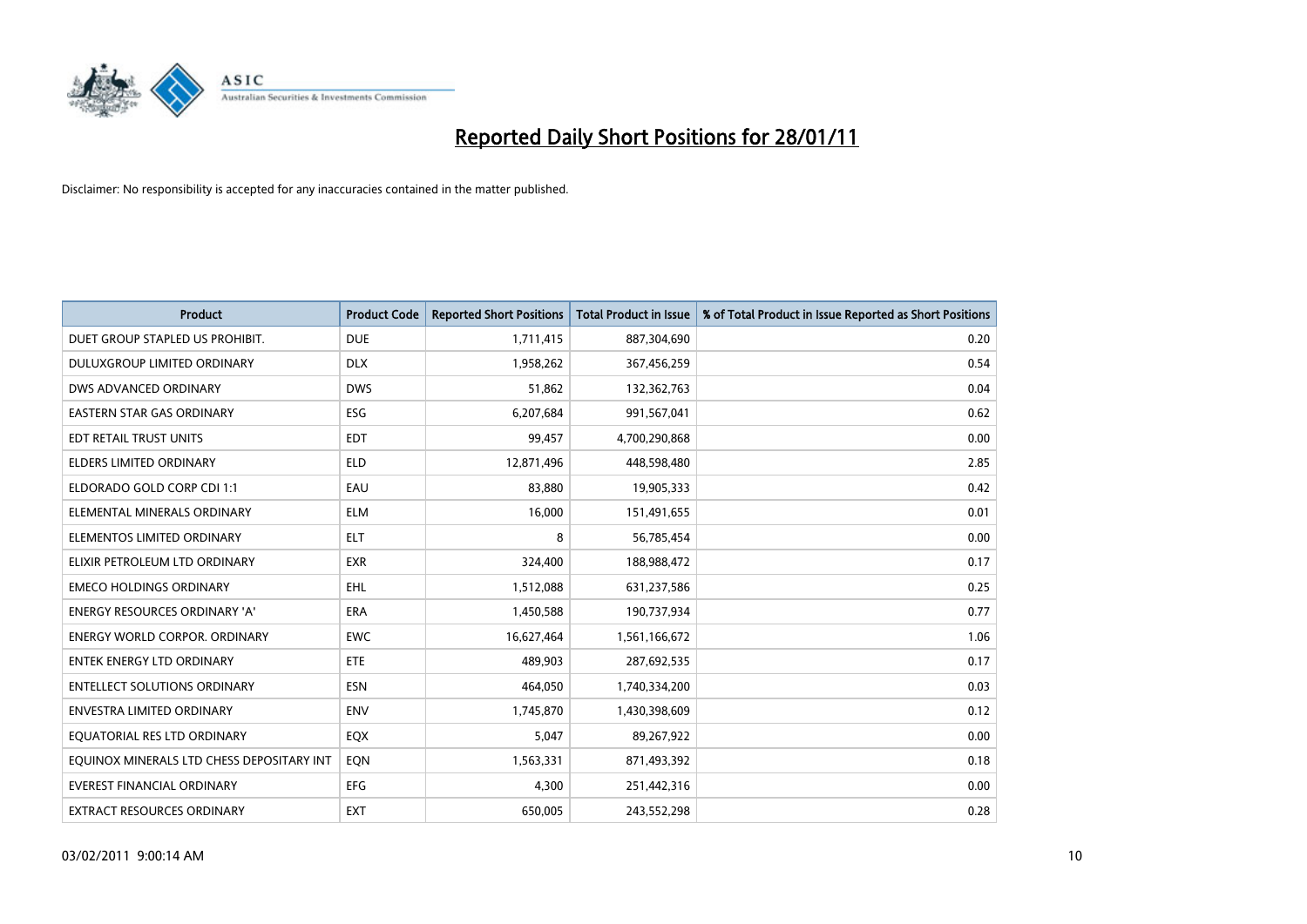

| <b>Product</b>                        | <b>Product Code</b> | <b>Reported Short Positions</b> | Total Product in Issue | % of Total Product in Issue Reported as Short Positions |
|---------------------------------------|---------------------|---------------------------------|------------------------|---------------------------------------------------------|
| <b>FAIRFAX MEDIA LTD ORDINARY</b>     | <b>FXJ</b>          | 304,103,113                     | 2,351,955,725          | 12.92                                                   |
| FANTASTIC HOLDINGS ORDINARY           | <b>FAN</b>          | 8,500                           | 102,739,538            | 0.01                                                    |
| <b>FAR LTD ORDINARY</b>               | <b>FAR</b>          | 464,894                         | 1,244,439,464          | 0.04                                                    |
| FERRAUS LIMITED ORDINARY              | <b>FRS</b>          | 30,201                          | 205,700,890            | 0.01                                                    |
| FERRUM CRESCENT LTD ORDINARY          | <b>FCR</b>          | 100,000                         | 291,896,704            | 0.03                                                    |
| FISHER & PAYKEL APP. ORDINARY         | <b>FPA</b>          | 10,404,961                      | 724,235,162            | 1.44                                                    |
| FISHER & PAYKEL H. ORDINARY           | <b>FPH</b>          | 2,019,011                       | 520,409,135            | 0.39                                                    |
| FKP PROPERTY GROUP STAPLED SECURITIES | <b>FKP</b>          | 11,956,805                      | 1,174,033,185          | 1.03                                                    |
| FLEETWOOD CORP ORDINARY               | <b>FWD</b>          | 89,998                          | 57,281,484             | 0.16                                                    |
| FLETCHER BUILDING ORDINARY            | <b>FBU</b>          | 3,208,968                       | 611,250,393            | 0.53                                                    |
| FLEXIGROUP LIMITED ORDINARY           | <b>FXL</b>          | 161,825                         | 275,472,492            | 0.06                                                    |
| <b>FLIGHT CENTRE ORDINARY</b>         | <b>FLT</b>          | 2,989,785                       | 99,791,411             | 3.00                                                    |
| FLINDERS MINES LTD ORDINARY           | <b>FMS</b>          | 22,006,549                      | 1,820,329,571          | 1.20                                                    |
| <b>FOCUS MINERALS LTD ORDINARY</b>    | <b>FML</b>          | 391,576                         | 2,865,543,210          | 0.01                                                    |
| <b>FORGE GROUP LIMITED ORDINARY</b>   | FGE                 | 16,581                          | 82,844,014             | 0.02                                                    |
| FORTE ENERGY NL ORDINARY              | FTE                 | 3,857,986                       | 582,658,031            | 0.66                                                    |
| FORTESCUE METALS GRP ORDINARY         | <b>FMG</b>          | 4,436,625                       | 3,112,711,159          | 0.15                                                    |
| <b>FOSTER'S GROUP ORDINARY</b>        | FGL                 | 10,764,011                      | 1,935,386,127          | 0.56                                                    |
| <b>FUNTASTIC LIMITED ORDINARY</b>     | <b>FUN</b>          | 322,528                         | 340,997,682            | 0.09                                                    |
| G.U.D. HOLDINGS ORDINARY              | GUD                 | 501,488                         | 68,426,721             | 0.75                                                    |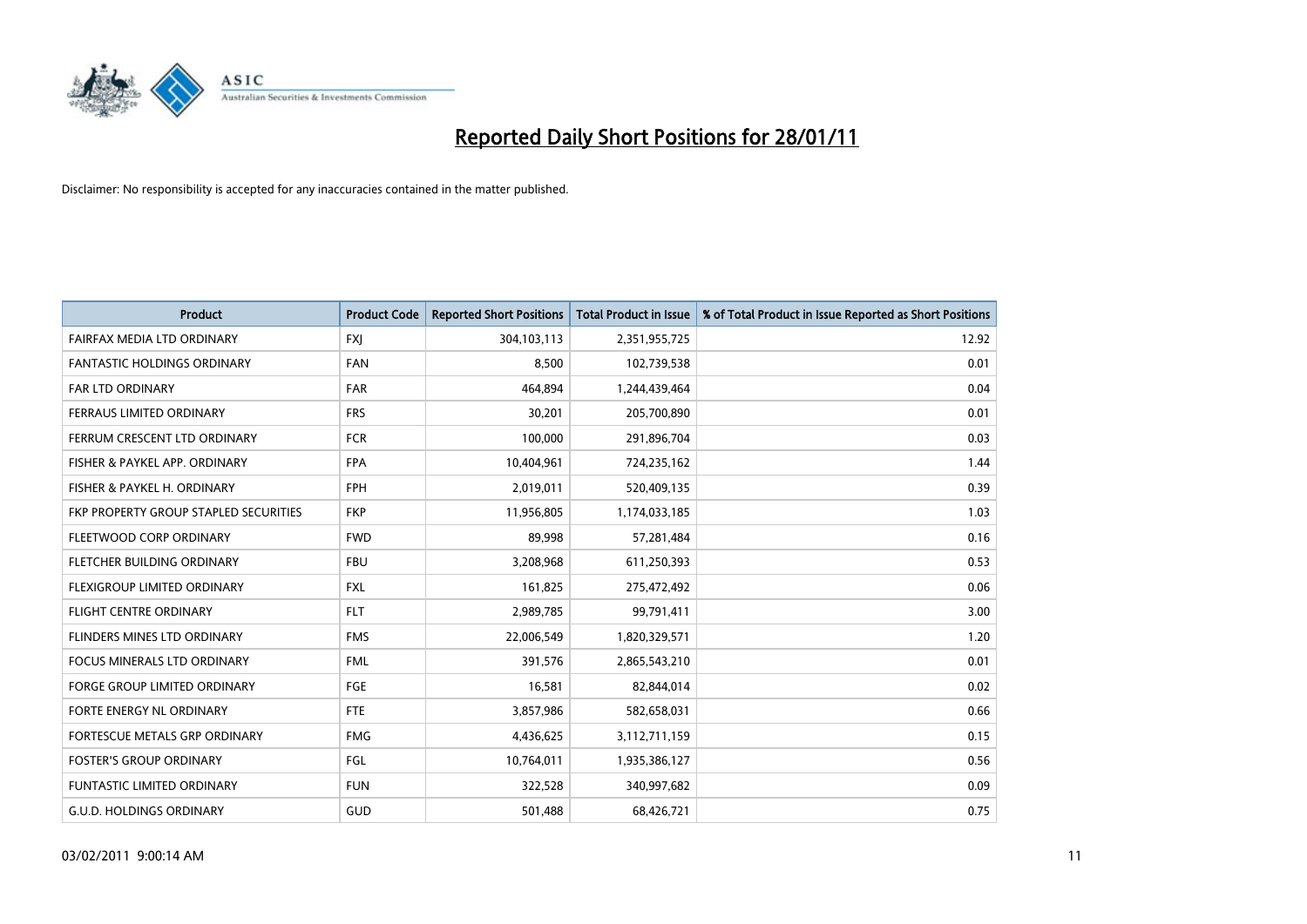

| <b>Product</b>                                   | <b>Product Code</b> | <b>Reported Short Positions</b> | <b>Total Product in Issue</b> | % of Total Product in Issue Reported as Short Positions |
|--------------------------------------------------|---------------------|---------------------------------|-------------------------------|---------------------------------------------------------|
| <b>GALAXY RESOURCES ORDINARY</b>                 | GXY                 | 738,123                         | 192,403,358                   | 0.37                                                    |
| <b>GEODYNAMICS LIMITED ORDINARY</b>              | GDY                 | 192,788                         | 333,643,956                   | 0.05                                                    |
| <b>GINDALBIE METALS LTD ORDINARY</b>             | <b>GBG</b>          | 10,084,356                      | 935,215,590                   | 1.07                                                    |
| <b>GIRALIA RESOURCES NL ORDINARY</b>             | GIR                 | 84,632                          | 181,160,170                   | 0.04                                                    |
| <b>GLOBAL MINING ORDINARY</b>                    | <b>GMI</b>          | 8,951                           | 191,820,968                   | 0.00                                                    |
| <b>GLOUCESTER COAL ORDINARY</b>                  | <b>GCL</b>          | 263,675                         | 140,447,062                   | 0.19                                                    |
| <b>GME RESOURCES LTD ORDINARY</b>                | <b>GME</b>          | 800                             | 302,352,750                   | 0.00                                                    |
| <b>GOLDEN WEST RESOURCE ORDINARY</b>             | <b>GWR</b>          | 1,617                           | 189,606,127                   | 0.00                                                    |
| <b>GOODMAN FIELDER. ORDINARY</b>                 | <b>GFF</b>          | 16,542,412                      | 1,380,386,438                 | 1.22                                                    |
| <b>GOODMAN GROUP STAPLED US PROHIBIT.</b>        | GMG                 | 7,512,624                       | 6,893,007,207                 | 0.10                                                    |
| <b>GPT GROUP STAPLED SEC.</b>                    | <b>GPT</b>          | 7,603,802                       | 1,855,529,431                 | 0.41                                                    |
| <b>GRAINCORP LIMITED A CLASS ORDINARY</b>        | <b>GNC</b>          | 739,093                         | 198,318,900                   | 0.37                                                    |
| <b>GRANGE RESOURCES, ORDINARY</b>                | <b>GRR</b>          | 1,178,219                       | 1,152,077,403                 | 0.10                                                    |
| <b>GREENCAP LIMITED ORDINARY</b>                 | GCG                 |                                 | 262,515,385                   | 0.00                                                    |
| <b>GREENLAND MIN EN LTD ORDINARY</b>             | GGG                 | 465,327                         | 306,134,747                   | 0.16                                                    |
| <b>GRYPHON MINERALS LTD ORDINARY</b>             | GRY                 | 634,233                         | 292,472,058                   | 0.22                                                    |
| <b>GUINNESS PEAT GROUP. CHESS DEPOSITARY INT</b> | <b>GPG</b>          | 55                              | 292,381,250                   | 0.00                                                    |
| <b>GUNNS LIMITED ORDINARY</b>                    | <b>GNS</b>          | 27,120,367                      | 848,401,559                   | 3.18                                                    |
| <b>GWA GROUP LTD ORDINARY</b>                    | <b>GWA</b>          | 5,699,741                       | 301,102,514                   | 1.91                                                    |
| HARANGA RES LTD ORDINARY                         | <b>HAR</b>          | 20,000                          | 138,350,002                   | 0.01                                                    |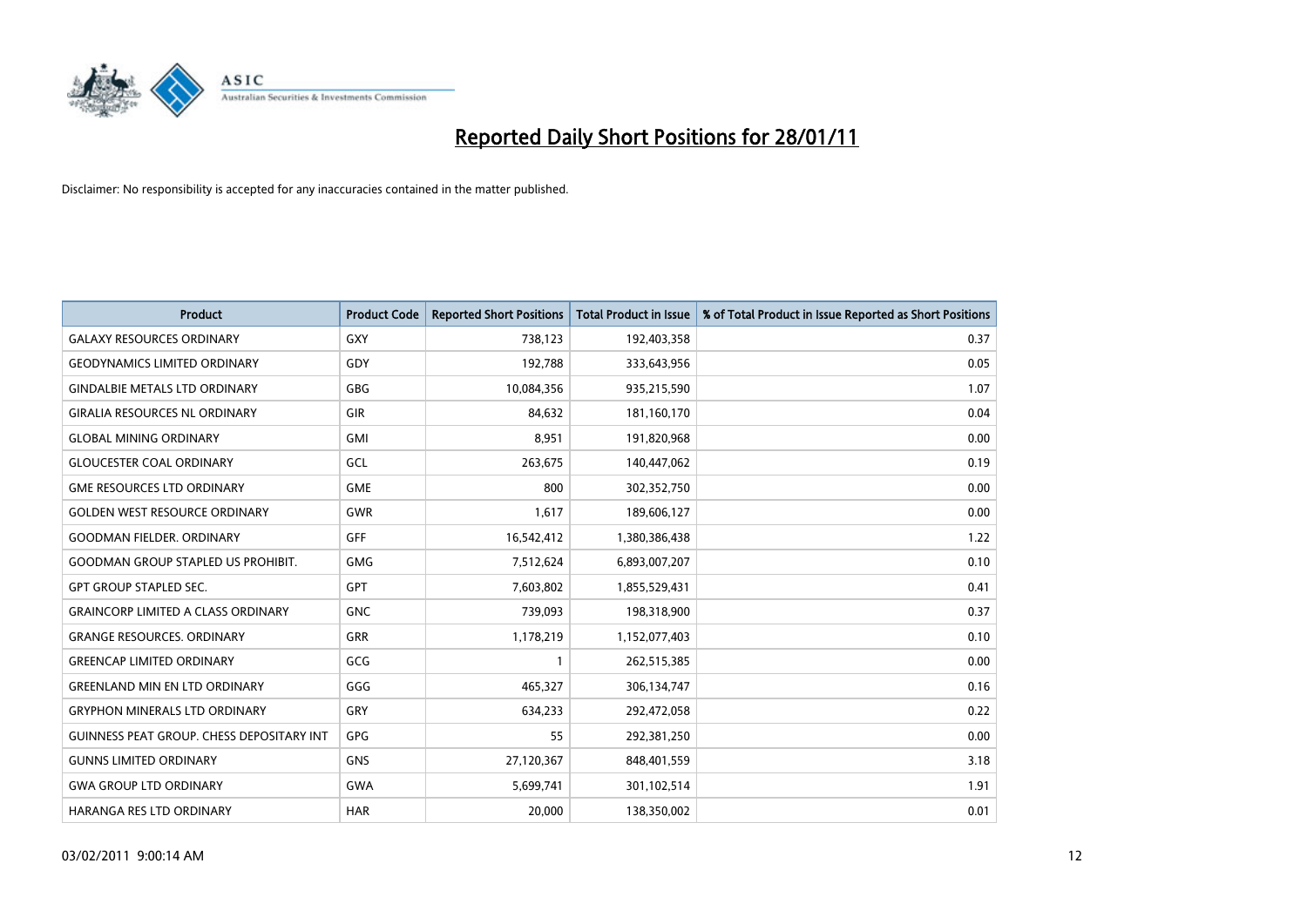

| Product                               | <b>Product Code</b> | <b>Reported Short Positions</b> | <b>Total Product in Issue</b> | % of Total Product in Issue Reported as Short Positions |
|---------------------------------------|---------------------|---------------------------------|-------------------------------|---------------------------------------------------------|
| <b>HARVEY NORMAN ORDINARY</b>         | <b>HVN</b>          | 34,304,310                      | 1,062,316,784                 | 3.21                                                    |
| HASTIE GROUP LIMITED ORDINARY         | <b>HST</b>          | 1,599,412                       | 239,781,419                   | 0.66                                                    |
| HASTINGS DIVERSIFIED STAPLED SECURITY | <b>HDF</b>          | 612,557                         | 518,300,758                   | 0.11                                                    |
| HEARTWARE INT INC CDI 35:1            | <b>HIN</b>          | 272,008                         | 66,059,280                    | 0.41                                                    |
| <b>HENDERSON GROUP CDI 1:1</b>        | <b>HGG</b>          | 5,705,365                       | 554,228,264                   | 1.02                                                    |
| HFA HOLDINGS LIMITED ORDINARY         | <b>HFA</b>          | 1,883,811                       | 469,330,170                   | 0.39                                                    |
| <b>HIGHLANDS PACIFIC ORDINARY</b>     | <b>HIG</b>          | 2,382,804                       | 685,582,148                   | 0.35                                                    |
| HILLCREST LITIGAT, ORDINARY           | <b>HLS</b>          | 1,600,000                       | 76,488,557                    | 2.09                                                    |
| HILLGROVE RES LTD ORDINARY            | <b>HGO</b>          | 318,888                         | 793,698,575                   | 0.04                                                    |
| HILLS HOLDINGS LTD ORDINARY           | <b>HIL</b>          | 1,914,830                       | 248,676,841                   | 0.76                                                    |
| HORIZON OIL LIMITED ORDINARY          | <b>HZN</b>          | 2,664,369                       | 1,130,311,515                 | 0.23                                                    |
| HUNNU COAL LIMITED ORDINARY           | <b>HUN</b>          | 1,000,000                       | 182,565,002                   | 0.55                                                    |
| <b>ICON ENERGY LIMITED ORDINARY</b>   | <b>ICN</b>          | 108,807                         | 469,301,394                   | 0.02                                                    |
| <b>IINET LIMITED ORDINARY</b>         | <b>IIN</b>          | 1,043,355                       | 152,138,114                   | 0.68                                                    |
| <b>ILUKA RESOURCES ORDINARY</b>       | ILU                 | 4,836,633                       | 418,700,517                   | 1.15                                                    |
| <b>IMDEX LIMITED ORDINARY</b>         | <b>IMD</b>          | 26,119                          | 197,442,297                   | 0.01                                                    |
| IMF (AUSTRALIA) LTD ORDINARY          | <b>IMF</b>          | 337,467                         | 122,496,819                   | 0.27                                                    |
| IMX RESOURCES LTD ORDINARY            | <b>IXR</b>          | 20,000                          | 262,612,803                   | 0.01                                                    |
| <b>INCITEC PIVOT ORDINARY</b>         | IPL                 | 4,194,166                       | 1,628,730,107                 | 0.25                                                    |
| <b>INDAGO RESOURCES LTD ORDINARY</b>  | <b>IDG</b>          | 8,179                           | 5,272,885                     | 0.16                                                    |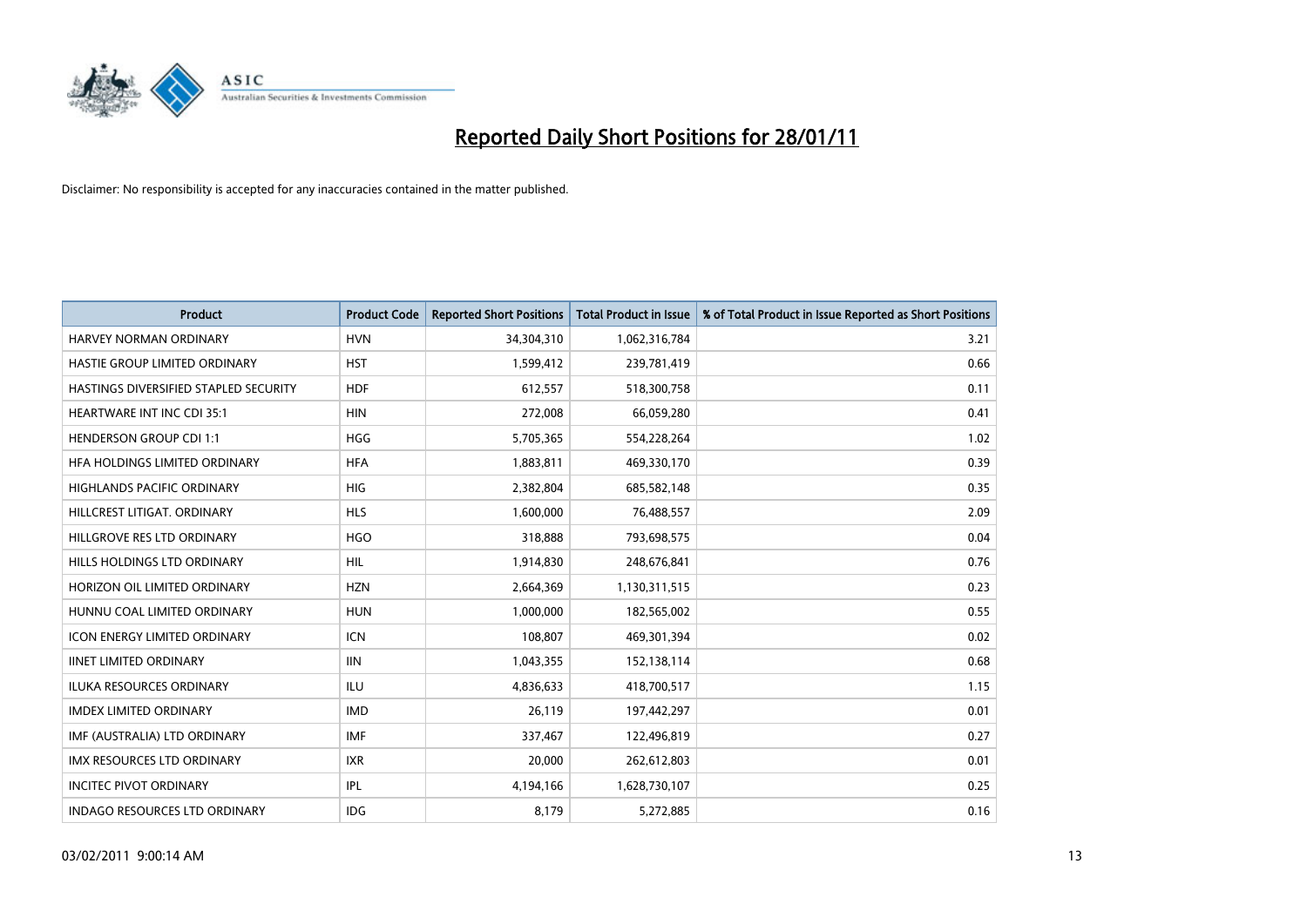

| Product                                  | <b>Product Code</b> | <b>Reported Short Positions</b> | <b>Total Product in Issue</b> | % of Total Product in Issue Reported as Short Positions |
|------------------------------------------|---------------------|---------------------------------|-------------------------------|---------------------------------------------------------|
| <b>INDEPENDENCE GROUP ORDINARY</b>       | <b>IGO</b>          | 746,439                         | 138,777,305                   | 0.54                                                    |
| INDOPHIL RESOURCES ORDINARY              | <b>IRN</b>          | 342,512                         | 471,445,763                   | 0.07                                                    |
| <b>INDUSTREA LIMITED ORDINARY</b>        | IDL                 | 671,309                         | 363,878,295                   | 0.18                                                    |
| <b>INFIGEN ENERGY STAPLED SECURITIES</b> | <b>IFN</b>          | 7,177,378                       | 761,222,569                   | 0.93                                                    |
| ING INDUSTRIAL FUND UNITS                | <b>IIF</b>          | 14,040,334                      | 2,592,249,647                 | 0.56                                                    |
| ING OFFICE FUND STAPLED SECURITIES       | <b>IOF</b>          | 16,158,246                      | 2,729,071,212                 | 0.59                                                    |
| ING RE COM GROUP STAPLED SECURITIES      | ILF.                | 9,075                           | 441,029,194                   | 0.00                                                    |
| <b>INSURANCE AUSTRALIA ORDINARY</b>      | IAG                 | 2,424,342                       | 2,079,034,021                 | 0.09                                                    |
| INTEGRA MINING LTD, ORDINARY             | <b>IGR</b>          | 3,588,546                       | 757,692,394                   | 0.48                                                    |
| <b>INTREPID MINES ORDINARY</b>           | <b>IAU</b>          | 1,951,032                       | 517,525,349                   | 0.38                                                    |
| <b>INVOCARE LIMITED ORDINARY</b>         | <b>IVC</b>          | 1,156,812                       | 102,421,288                   | 1.14                                                    |
| ION LIMITED ORDINARY                     | <b>ION</b>          | 164,453                         | 256,365,105                   | 0.06                                                    |
| <b>IOOF HOLDINGS LTD ORDINARY</b>        | IFL.                | 1,881,524                       | 229,794,395                   | 0.81                                                    |
| <b>IRESS MARKET TECH. ORDINARY</b>       | <b>IRE</b>          | 2,146,009                       | 126,018,142                   | 1.70                                                    |
| <b>IRON ORE HOLDINGS ORDINARY</b>        | <b>IOH</b>          | 123,196                         | 137,563,524                   | 0.09                                                    |
| ISHARES GLB CONSSTA CDI 1:1              | X                   | 2,262                           | 4,750,000                     | 0.05                                                    |
| ISHARES GLOBAL 100 CDI 1:1               | <b>IOO</b>          | 57,498                          | 10,600,000                    | 0.54                                                    |
| <b>ISHARES MSCI TAIWAN CDI 1:1</b>       | <b>ITW</b>          | 180,440                         | 184,400,000                   | 0.10                                                    |
| ISHARES S&P 500 CDI 1:1                  | <b>IVV</b>          | 7,460                           | 116,350,000                   | 0.01                                                    |
| ISHARES S&P ASIA 50 CDI 1:1              | <b>IAA</b>          | 4,063                           | 1,700,000                     | 0.24                                                    |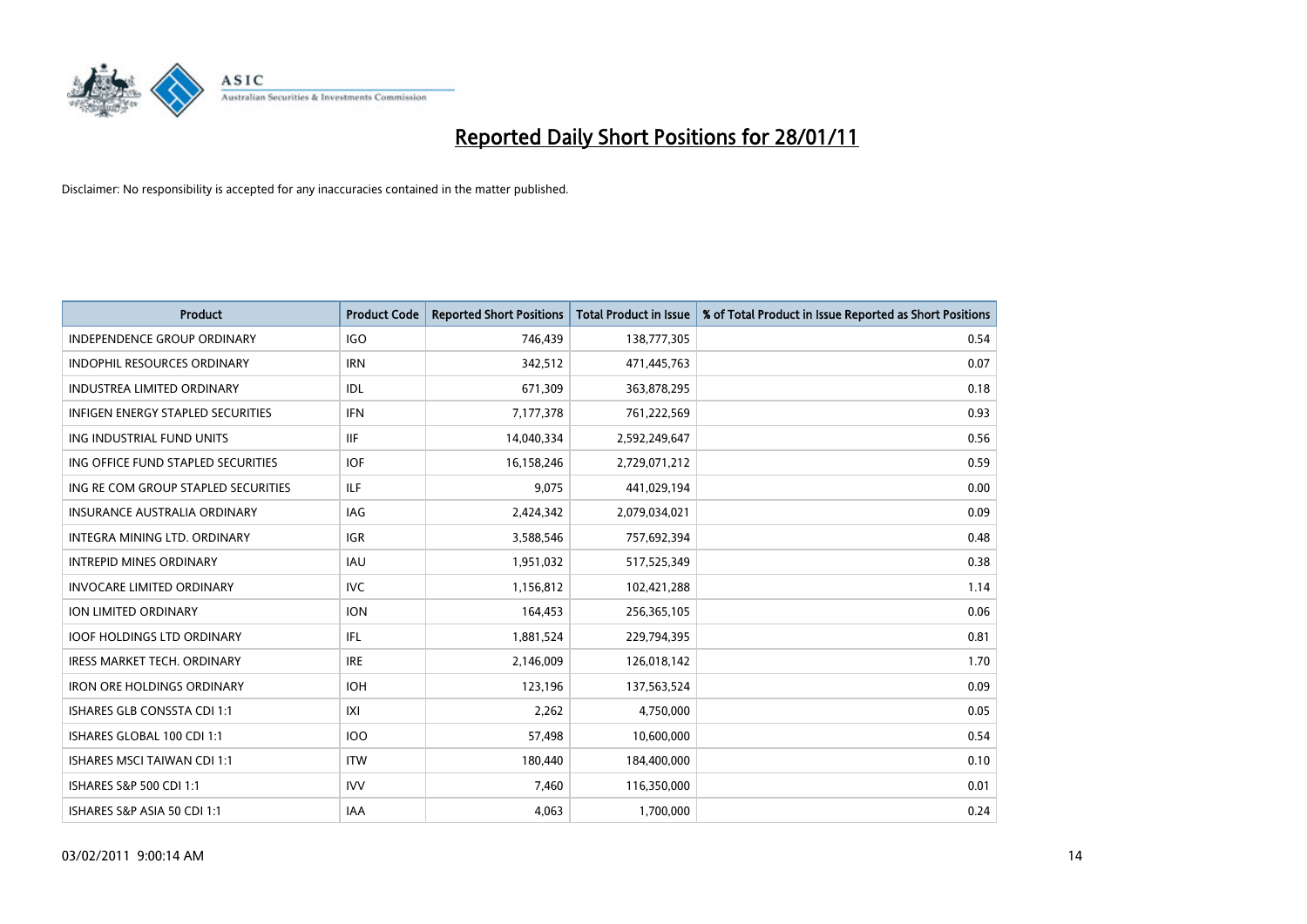

| Product                                         | <b>Product Code</b> | <b>Reported Short Positions</b> | <b>Total Product in Issue</b> | % of Total Product in Issue Reported as Short Positions |
|-------------------------------------------------|---------------------|---------------------------------|-------------------------------|---------------------------------------------------------|
| ISHARES S&P HIGH DIV ISHARES S&P HIGH DIV       | <b>IHD</b>          | 22,500                          | 1,800,000                     | 1.25                                                    |
| <b>ISOFT GROUP LIMITED ORDINARY</b>             | <b>ISF</b>          | 4,975,932                       | 1,070,595,874                 | 0.46                                                    |
| <b>IVANHOE AUSTRALIA ORDINARY</b>               | <b>IVA</b>          | 480,624                         | 418,410,103                   | 0.11                                                    |
| <b>JABIRU METALS LTD ORDINARY</b>               | <b>JML</b>          | 159,620                         | 553,304,180                   | 0.02                                                    |
| <b>JAMES HARDIE INDUST CHESS DEPOSITARY INT</b> | <b>IHX</b>          | 16,875,840                      | 436,128,074                   | 3.83                                                    |
| <b>IAMESON RESOURCES ORDINARY</b>               | <b>JAL</b>          | 1,600,000                       | 95,828,865                    | 1.67                                                    |
| <b>IB HI-FI LIMITED ORDINARY</b>                | <b>JBH</b>          | 9,819,688                       | 109,223,945                   | 9.01                                                    |
| KAGARA LTD ORDINARY                             | KZL                 | 1,880,714                       | 707,789,717                   | 0.26                                                    |
| KANGAROO RES LTD ORDINARY                       | <b>KRL</b>          | 600,000                         | 1,100,576,564                 | 0.05                                                    |
| KAROON GAS AUSTRALIA ORDINARY                   | <b>KAR</b>          | 1,505,655                       | 217,295,769                   | 0.69                                                    |
| KATHMANDU HOLD LTD ORDINARY                     | <b>KMD</b>          | 666,141                         | 200,000,000                   | 0.33                                                    |
| <b>KEYBRIDGE CAPITAL ORDINARY</b>               | KBC                 | 5,999                           | 172,070,564                   | 0.00                                                    |
| KIMBERLEY METALS LTD ORDINARY                   | KBL                 | 2,609                           | 161,356,672                   | 0.00                                                    |
| KINGSGATE CONSOLID, ORDINARY                    | <b>KCN</b>          | 1,710,824                       | 102,286,251                   | 1.70                                                    |
| KINGSROSE MINING LTD ORDINARY                   | <b>KRM</b>          | 184,700                         | 251,804,488                   | 0.07                                                    |
| LEIGHTON HOLDINGS ORDINARY                      | LEI                 | 6,212,111                       | 302,244,299                   | 2.02                                                    |
| LEND LEASE GROUP UNIT/ORD STAPLED               | LLC                 | 1,088,686                       | 565,558,754                   | 0.19                                                    |
| LINC ENERGY LTD ORDINARY                        | <b>LNC</b>          | 5,658,032                       | 502,519,400                   | 1.14                                                    |
| LYNAS CORPORATION ORDINARY                      | <b>LYC</b>          | 52,284,949                      | 1,662,499,093                 | 3.15                                                    |
| MACARTHUR COAL ORDINARY                         | <b>MCC</b>          | 1,682,736                       | 299,476,903                   | 0.55                                                    |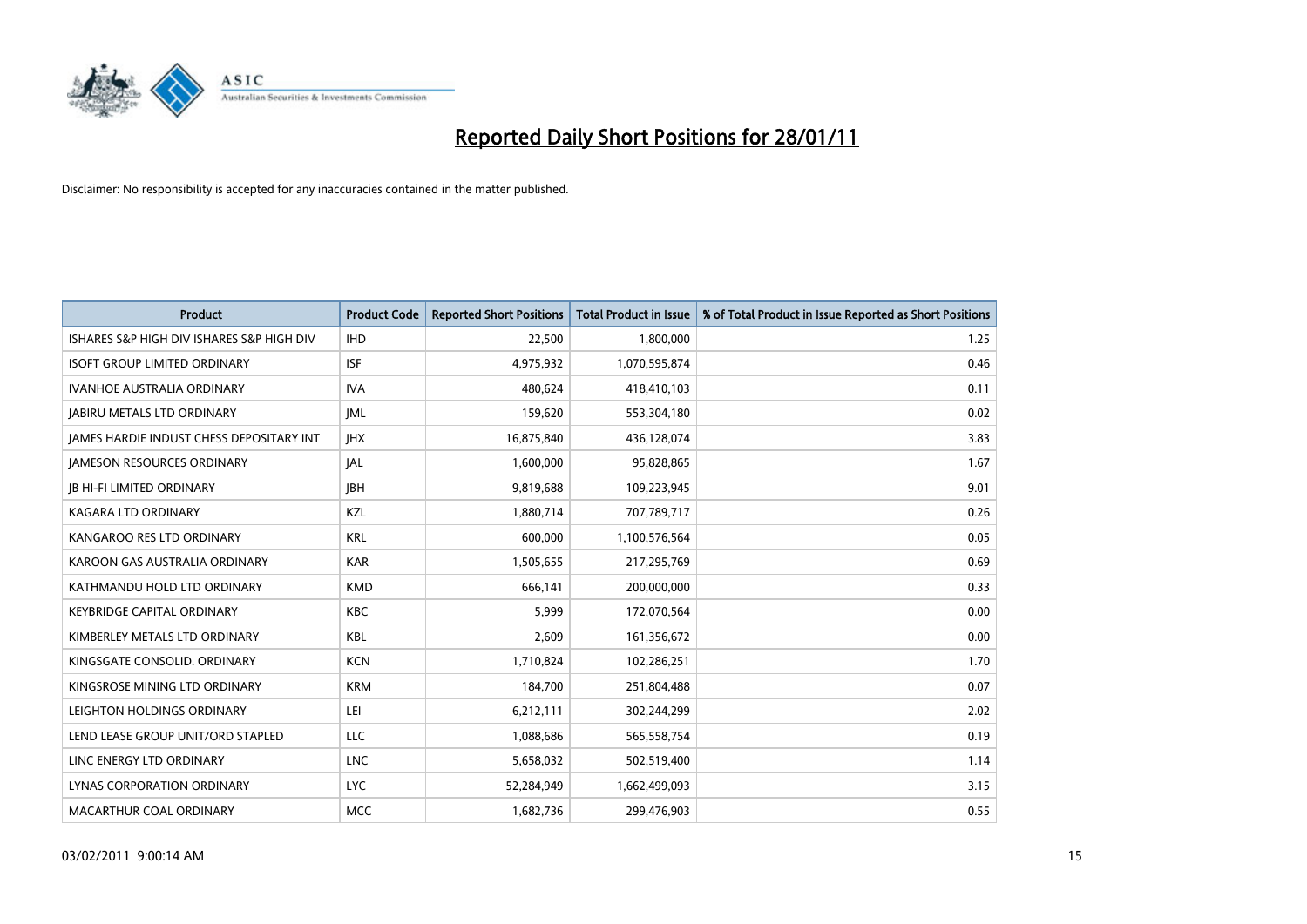

| Product                               | <b>Product Code</b> | <b>Reported Short Positions</b> | Total Product in Issue | % of Total Product in Issue Reported as Short Positions |
|---------------------------------------|---------------------|---------------------------------|------------------------|---------------------------------------------------------|
| <b>MACMAHON HOLDINGS ORDINARY</b>     | <b>MAH</b>          | 3,465,347                       | 733,711,705            | 0.47                                                    |
| MACQ ATLAS ROADS GRP ORDINARY STAPLED | <b>MOA</b>          | 3,808,418                       | 452,345,907            | 0.83                                                    |
| MACQUARIE GROUP LTD ORDINARY          | MQG                 | 5,237,735                       | 346,747,384            | 1.49                                                    |
| MAGMA METALS LTD. ORDINARY            | <b>MMW</b>          | 32,500                          | 195,605,923            | 0.02                                                    |
| <b>MANTRA RESOURCES ORDINARY</b>      | <b>MRU</b>          | 121,666                         | 133,329,188            | 0.09                                                    |
| MAP GROUP STAPLED US PROHIBIT.        | <b>MAP</b>          | 2,123,855                       | 1,861,210,782          | 0.11                                                    |
| <b>MATRIX C &amp; E LTD ORDINARY</b>  | <b>MCE</b>          | 56,412                          | 72,964,098             | 0.07                                                    |
| MAYNE PHARMA LTD ORDINARY             | <b>MYX</b>          | 6,717                           | 151,028,700            | 0.00                                                    |
| MCMILLAN SHAKESPEARE ORDINARY         | <b>MMS</b>          | 87,570                          | 67,919,101             | 0.12                                                    |
| MCPHERSON'S LTD ORDINARY              | <b>MCP</b>          | 22,655                          | 71,651,758             | 0.03                                                    |
| MEDUSA MINING LTD ORDINARY            | <b>MML</b>          | 2,240,170                       | 188,233,911            | 1.18                                                    |
| MELBOURNE IT LIMITED ORDINARY         | <b>MLB</b>          | 141,894                         | 80,031,955             | 0.18                                                    |
| MEO AUSTRALIA LTD ORDINARY            | <b>MEO</b>          | 1,567,685                       | 539,913,260            | 0.29                                                    |
| <b>MERMAID MARINE ORDINARY</b>        | <b>MRM</b>          | 400.461                         | 213,669,828            | 0.18                                                    |
| MESOBLAST LIMITED ORDINARY            | <b>MSB</b>          | 143,488                         | 252,645,506            | 0.05                                                    |
| METALS X LIMITED ORDINARY             | <b>MLX</b>          | 326,940                         | 1,365,661,782          | 0.03                                                    |
| METCASH LIMITED ORDINARY              | <b>MTS</b>          | 24,852,769                      | 768,801,639            | 3.25                                                    |
| METGASCO LIMITED ORDINARY             | <b>MEL</b>          | 249,399                         | 252,460,972            | 0.10                                                    |
| MICLYN EXP OFFSHR ORDINARY            | <b>MIO</b>          | 100,522                         | 271,700,000            | 0.03                                                    |
| MINARA RESOURCES ORDINARY             | <b>MRE</b>          | 10,504,400                      | 1,167,783,517          | 0.89                                                    |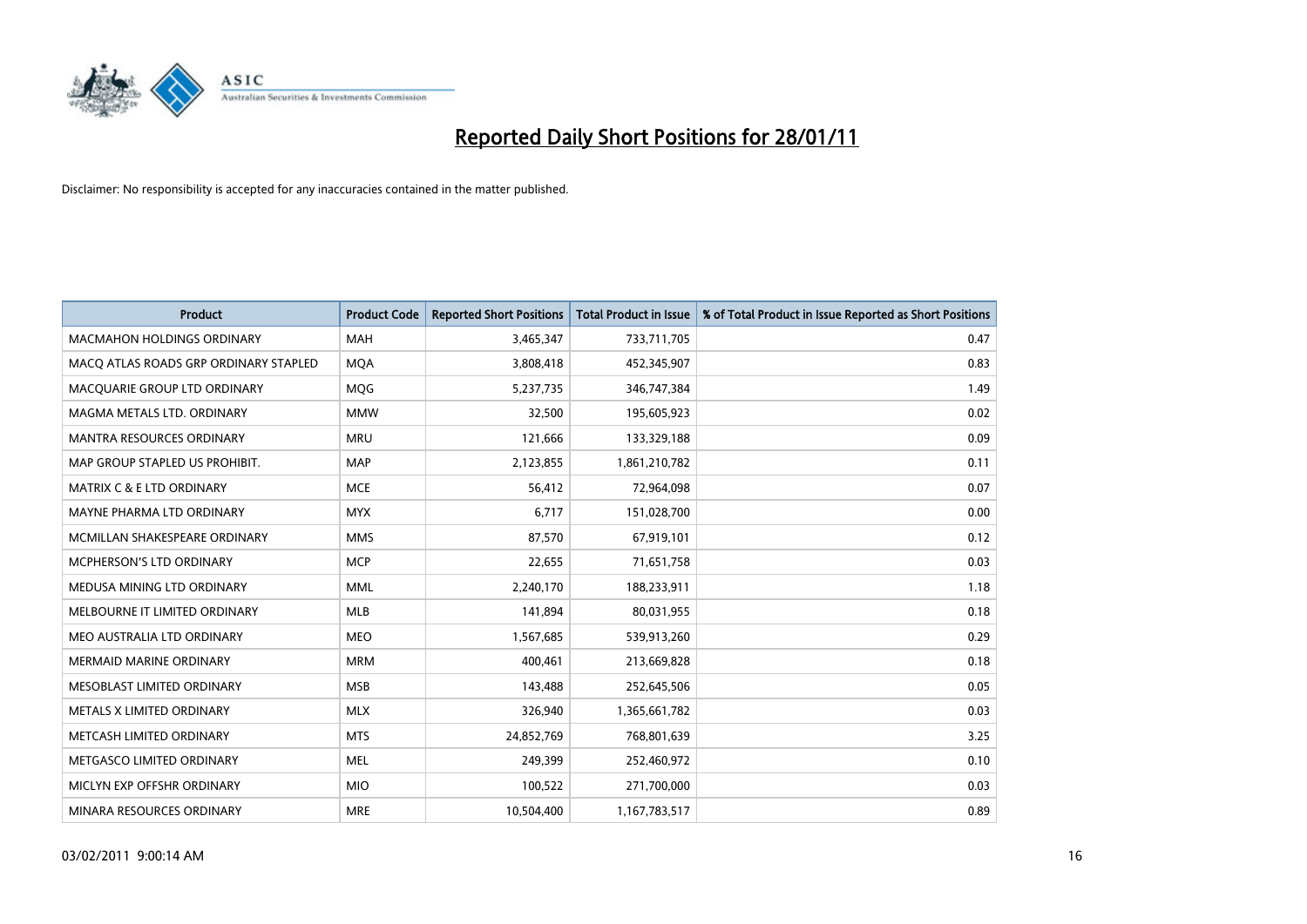

| <b>Product</b>                          | <b>Product Code</b> | <b>Reported Short Positions</b> | Total Product in Issue | % of Total Product in Issue Reported as Short Positions |
|-----------------------------------------|---------------------|---------------------------------|------------------------|---------------------------------------------------------|
| MINCOR RESOURCES NL ORDINARY            | <b>MCR</b>          | 797,138                         | 200,608,804            | 0.41                                                    |
| MINEMAKERS LIMITED ORDINARY             | <b>MAK</b>          | 63,146                          | 227,003,950            | 0.03                                                    |
| MINERAL DEPOSITS ORDINARY               | <b>MDL</b>          | 228,576                         | 60,768,582             | 0.38                                                    |
| MINERAL RESOURCES, ORDINARY             | <b>MIN</b>          | 217,722                         | 168,812,735            | 0.13                                                    |
| MIRABELA NICKEL LTD ORDINARY            | <b>MBN</b>          | 9,952,811                       | 491,561,237            | 2.02                                                    |
| MIRVAC GROUP STAPLED SECURITIES         | <b>MGR</b>          | 4,907,023                       | 3,415,819,357          | 0.13                                                    |
| <b>MOLOPO ENERGY LTD ORDINARY</b>       | <b>MPO</b>          | 1,696,255                       | 250,972,584            | 0.69                                                    |
| MOLY MINES LIMITED ORDINARY             | <b>MOL</b>          | 101,200                         | 365,778,989            | 0.03                                                    |
| MONADELPHOUS GROUP ORDINARY             | <b>MND</b>          | 584,339                         | 87,566,827             | 0.64                                                    |
| MORNING STAR GOLD NL ORDINARY           | <b>MCO</b>          | 2,277                           | 284,318,462            | 0.00                                                    |
| MOUNT GIBSON IRON ORDINARY              | <b>MGX</b>          | 5,212,637                       | 1,082,570,693          | 0.48                                                    |
| MULTIPLEX SITES SITES                   | <b>MXUPA</b>        | 48                              | 4,500,000              | 0.00                                                    |
| MURCHISON METALS LTD ORDINARY           | <b>MMX</b>          | 12,641,254                      | 435,884,268            | 2.89                                                    |
| <b>MYER HOLDINGS LTD ORDINARY</b>       | <b>MYR</b>          | 23,182,607                      | 582,297,884            | 3.96                                                    |
| <b>MYSTATE LIMITED ORDINARY</b>         | <b>MYS</b>          | 1,400                           | 67,439,158             | 0.00                                                    |
| NAMOI COTTON CO-OP CO-OPERATIVE CAP.UNT | <b>NAM</b>          | 205,227                         | 96,978,836             | 0.21                                                    |
| NATIONAL AUST. BANK ORDINARY            | <b>NAB</b>          | 10,939,981                      | 2,169,575,514          | 0.48                                                    |
| NATURAL FUEL LIMITED ORDINARY           | <b>NFL</b>          |                                 | 721,912                | 0.00                                                    |
| NAVITAS LIMITED ORDINARY                | <b>NVT</b>          | 1,947,653                       | 369,358,564            | 0.52                                                    |
| NEPTUNE MARINE ORDINARY                 | <b>NMS</b>          | 2,024,949                       | 442,352,382            | 0.45                                                    |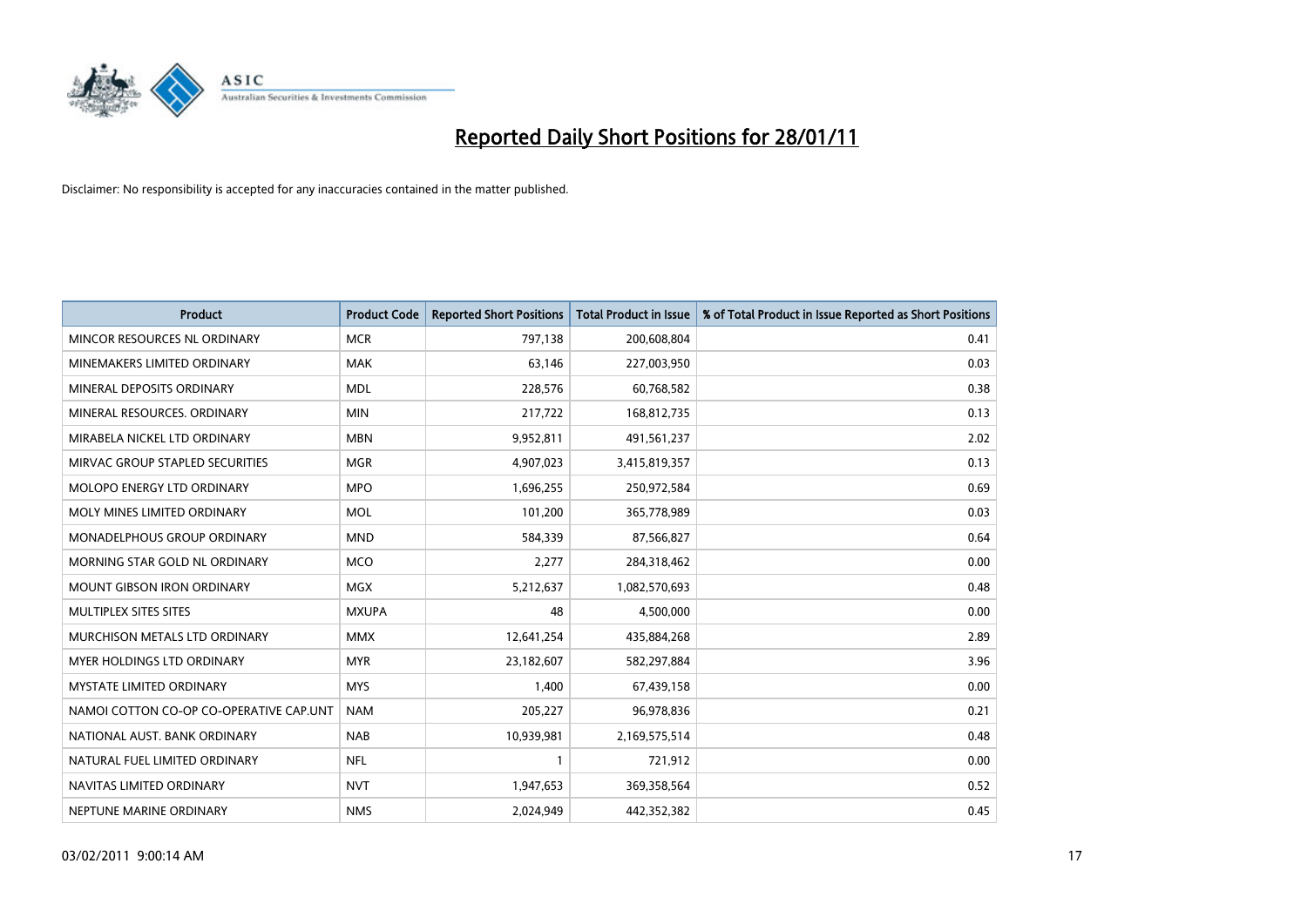

| Product                               | <b>Product Code</b> | <b>Reported Short Positions</b> | Total Product in Issue | % of Total Product in Issue Reported as Short Positions |
|---------------------------------------|---------------------|---------------------------------|------------------------|---------------------------------------------------------|
| NEW GUINEA ENERGY ORDINARY            | <b>NGE</b>          | 111,142                         | 781,275,586            | 0.01                                                    |
| NEW HOPE CORPORATION ORDINARY         | <b>NHC</b>          | 845,916                         | 830,230,549            | 0.10                                                    |
| NEWCREST MINING ORDINARY              | <b>NCM</b>          | 2,713,142                       | 765,173,287            | 0.32                                                    |
| NEWS CORP A NON-VOTING CDI            | <b>NWSLV</b>        | 154,121                         | 1,828,219,749          | 0.01                                                    |
| NEWS CORP B VOTING CDI                | <b>NWS</b>          | 7,066,819                       | 798,520,953            | 0.88                                                    |
| NEXBIS LIMITED ORDINARY               | <b>NBS</b>          | 63,733                          | 798,356,704            | 0.01                                                    |
| NEXUS ENERGY LIMITED ORDINARY         | <b>NXS</b>          | 5,992,245                       | 1,020,257,304          | 0.59                                                    |
| NIB HOLDINGS LIMITED ORDINARY         | <b>NHF</b>          | 4,911                           | 466,777,666            | 0.00                                                    |
| NICK SCALI LIMITED ORDINARY           | <b>NCK</b>          | 35,846                          | 81,000,000             | 0.04                                                    |
| NIDO PETROLEUM ORDINARY               | <b>NDO</b>          | 63,244                          | 1,340,630,321          | 0.00                                                    |
| NKWE PLATINUM 10C US COMMON           | <b>NKP</b>          | 240,577                         | 559,651,184            | 0.05                                                    |
| NOBLE MINERAL RES ORDINARY            | <b>NMG</b>          | 456,828                         | 380,575,238            | 0.11                                                    |
| NORTHERN CREST ORDINARY               | <b>NOC</b>          | 24,345                          | 116,074,781            | 0.02                                                    |
| NORTHERN IRON LTD ORDINARY            | <b>NFE</b>          | 1,249,513                       | 336,084,863            | 0.37                                                    |
| NRW HOLDINGS LIMITED ORDINARY         | <b>NWH</b>          | 167,652                         | 251,223,000            | 0.06                                                    |
| NUFARM LIMITED ORDINARY               | <b>NUF</b>          | 6,600,945                       | 261,833,005            | 2.49                                                    |
| NUPLEX INDUSTRIES ORDINARY            | <b>NPX</b>          | 95,106                          | 195,060,783            | 0.05                                                    |
| OAKTON LIMITED ORDINARY               | <b>OKN</b>          | 874,443                         | 93,674,235             | 0.92                                                    |
| OCEANAGOLD CORP. CHESS DEPOSITARY INT | <b>OGC</b>          | 1,213,182                       | 262,062,610            | 0.45                                                    |
| OCEANIA CAPITAL LTD ORDINARY          | <b>OCP</b>          | 2,500                           | 91,921,295             | 0.00                                                    |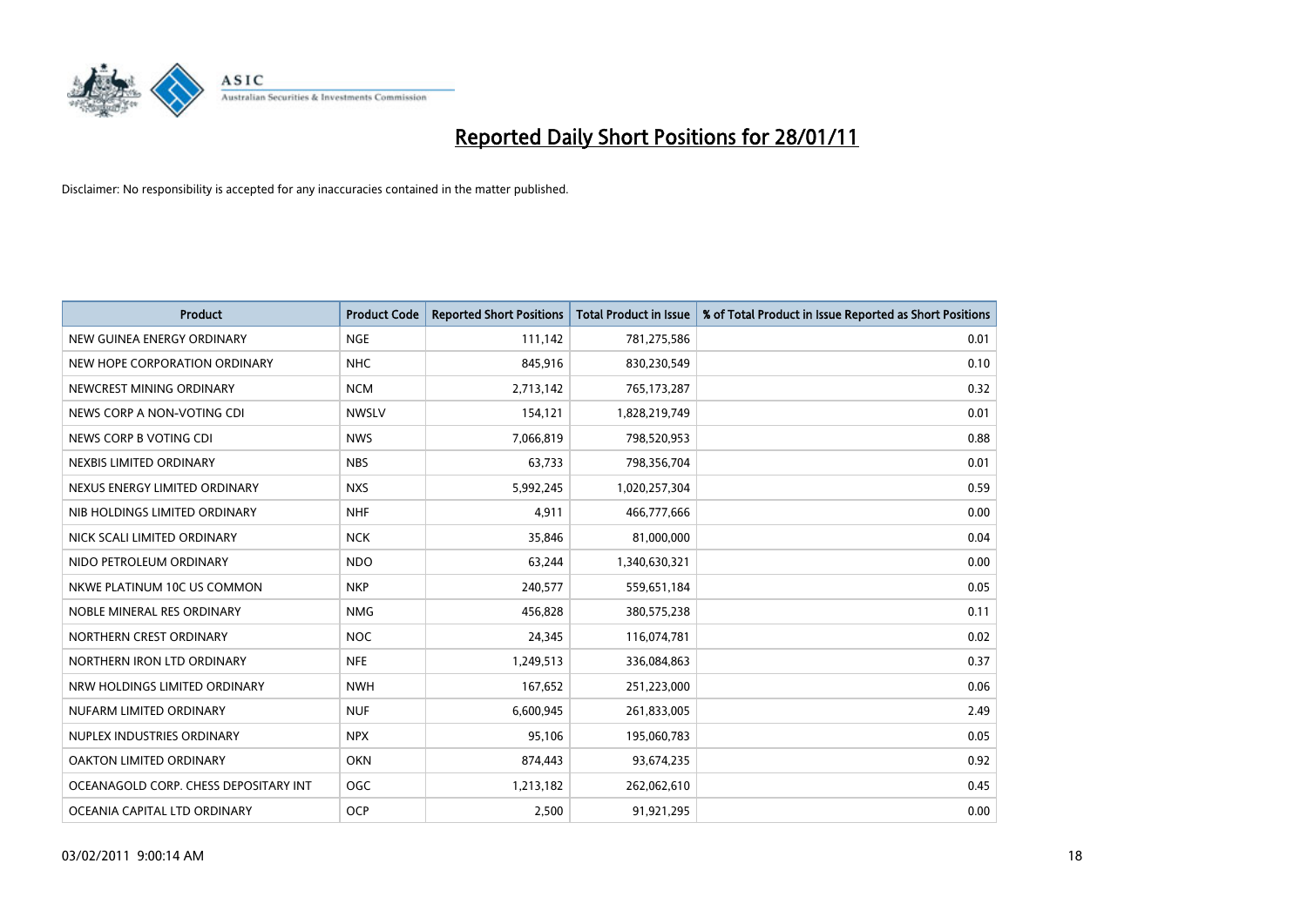

| <b>Product</b>                   | <b>Product Code</b> | <b>Reported Short Positions</b> | Total Product in Issue | % of Total Product in Issue Reported as Short Positions |
|----------------------------------|---------------------|---------------------------------|------------------------|---------------------------------------------------------|
| OIL SEARCH LTD ORDINARY          | <b>OSH</b>          | 5,773,517                       | 1,312,888,303          | 0.42                                                    |
| OM HOLDINGS LIMITED ORDINARY     | OMH                 | 4,129,631                       | 503,085,150            | 0.81                                                    |
| <b>ONESTEEL LIMITED ORDINARY</b> | OST                 | 13,577,942                      | 1,334,723,421          | 1.00                                                    |
| ORICA LIMITED ORDINARY           | ORI                 | 1,560,432                       | 363,189,836            | 0.43                                                    |
| ORIGIN ENERGY ORDINARY           | <b>ORG</b>          | 2,481,669                       | 884,833,512            | 0.26                                                    |
| OROCOBRE LIMITED ORDINARY        | <b>ORE</b>          | 31,832                          | 91,181,996             | 0.03                                                    |
| OROTONGROUP LIMITED ORDINARY     | ORL                 | 6.385                           | 40,880,902             | 0.02                                                    |
| OTTO ENERGY LIMITED ORDINARY     | OEL                 | 112,737                         | 1,134,540,071          | 0.01                                                    |
| OZ MINERALS ORDINARY             | OZL                 | 25,955,253                      | 3,238,546,504          | 0.79                                                    |
| <b>PACIFIC BRANDS ORDINARY</b>   | <b>PBG</b>          | 6,765,082                       | 931,386,248            | 0.72                                                    |
| PALADIN ENERGY LTD ORDINARY      | <b>PDN</b>          | 21,159,482                      | 725,358,046            | 2.90                                                    |
| PAN PACIFIC PETROL. ORDINARY     | <b>PPP</b>          | 11,205                          | 588,612,110            | 0.00                                                    |
| PANAUST LIMITED ORDINARY         | <b>PNA</b>          | 9,155,034                       | 2,958,612,502          | 0.32                                                    |
| PANORAMIC RESOURCES ORDINARY     | PAN                 | 1,313,301                       | 206,500,342            | 0.63                                                    |
| PAPERLINX LIMITED ORDINARY       | <b>PPX</b>          | 22,056,480                      | 603,580,761            | 3.65                                                    |
| PATTIES FOODS LTD ORDINARY       | PFL                 |                                 | 138,908,853            | 0.00                                                    |
| PEET LIMITED ORDINARY            | <b>PPC</b>          | 94,310                          | 302,965,804            | 0.03                                                    |
| PENINSULA ENERGY LTD ORDINARY    | <b>PEN</b>          | 5,000                           | 1,943,189,657          | 0.00                                                    |
| PERILYA LIMITED ORDINARY         | PEM                 | 733,855                         | 526,075,563            | 0.14                                                    |
| PERPETUAL LIMITED ORDINARY       | PPT                 | 2,374,200                       | 44,140,166             | 5.41                                                    |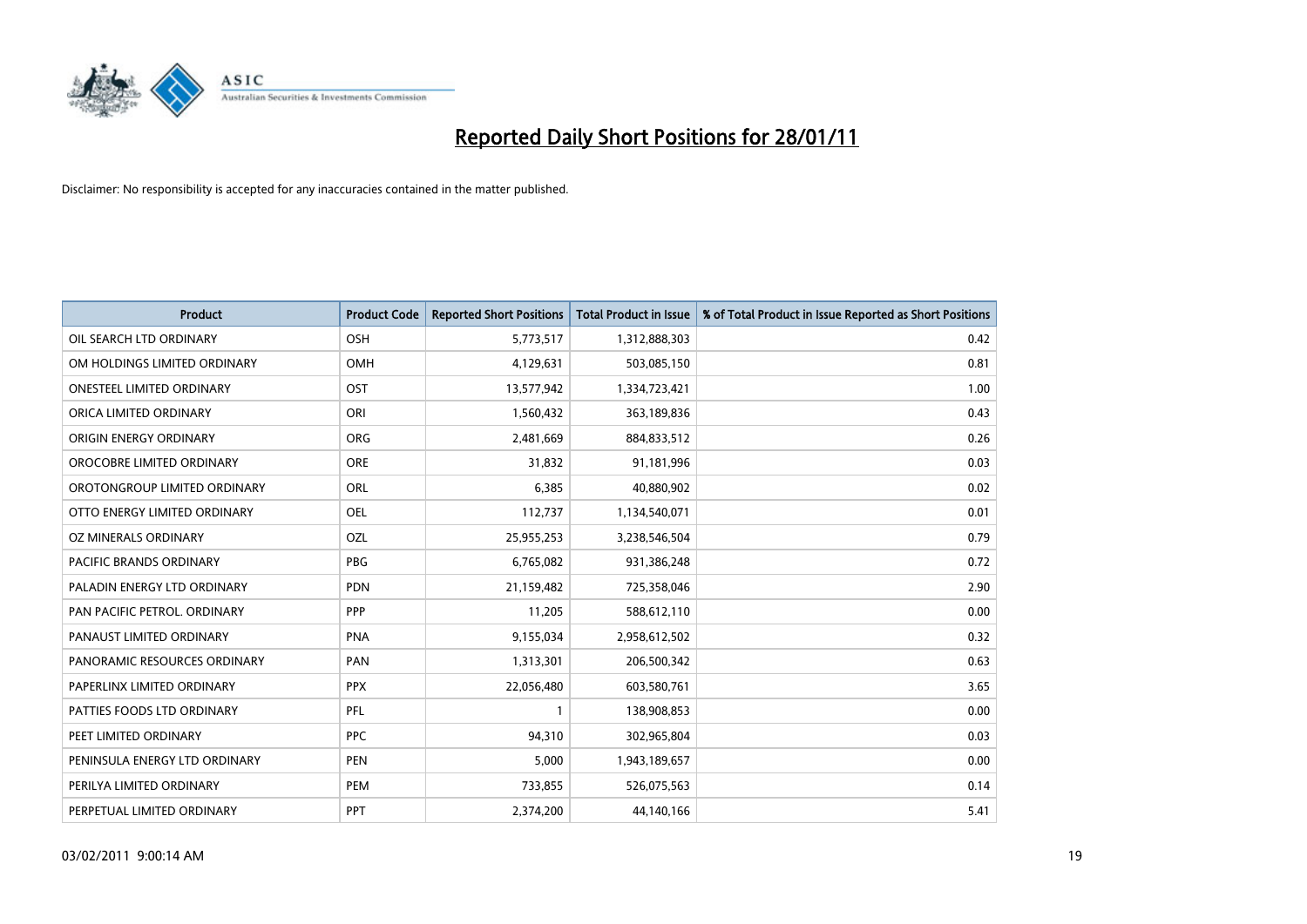

| Product                              | <b>Product Code</b> | <b>Reported Short Positions</b> | <b>Total Product in Issue</b> | % of Total Product in Issue Reported as Short Positions |
|--------------------------------------|---------------------|---------------------------------|-------------------------------|---------------------------------------------------------|
| PERSEUS MINING LTD ORDINARY          | PRU                 | 1,432,153                       | 422,837,088                   | 0.33                                                    |
| PETSEC ENERGY ORDINARY               | <b>PSA</b>          | 223,332                         | 231,283,622                   | 0.10                                                    |
| PHARMAXIS LTD ORDINARY               | <b>PXS</b>          | 1,092,822                       | 228,127,809                   | 0.47                                                    |
| PHOTON GROUP LTD ORDINARY            | PGA                 | 250,510                         | 1,540,543,357                 | 0.02                                                    |
| PIKE RIVER COAL ORDINARY             | <b>PRC</b>          | 257,595                         | 405,513,933                   | 0.06                                                    |
| PLATINUM ASSET ORDINARY              | <b>PTM</b>          | 5,854,731                       | 561,347,878                   | 1.02                                                    |
| PLATINUM AUSTRALIA ORDINARY          | <b>PLA</b>          | 5,930,430                       | 392,430,039                   | 1.52                                                    |
| PLATINUM CAPITAL LTD ORDINARY        | <b>PMC</b>          |                                 | 163,732,888                   | 0.00                                                    |
| PMP LIMITED ORDINARY                 | <b>PMP</b>          | 293,921                         | 335,338,483                   | 0.07                                                    |
| PORT BOUVARD LIMITED ORDINARY        | PBD                 | 6,754                           | 593,868,295                   | 0.00                                                    |
| PREMIER INVESTMENTS ORDINARY         | <b>PMV</b>          | 212,135                         | 155,030,045                   | 0.14                                                    |
| PRIMARY HEALTH CARE ORDINARY         | <b>PRY</b>          | 11,006,368                      | 496,073,188                   | 2.22                                                    |
| PRIME INFR GROUP. STAPLED SECURITIES | PIH                 | 308,735                         | 351,776,795                   | 0.09                                                    |
| PRIME MEDIA GRP LTD ORDINARY         | PRT                 | $\overline{2}$                  | 366,330,303                   | 0.00                                                    |
| PROGEN PHARMACEUTIC ORDINARY         | PGL                 | 151,596                         | 24,709,097                    | 0.61                                                    |
| PROGRAMMED ORDINARY                  | <b>PRG</b>          | 406.795                         | 118,169,908                   | 0.36                                                    |
| <b>PSIVIDA CORP CDI 1:1</b>          | <b>PVA</b>          | 6,878                           | 7,656,004                     | 0.09                                                    |
| <b>QANTAS AIRWAYS ORDINARY</b>       | QAN                 | 22,087,692                      | 2,265,123,620                 | 0.99                                                    |
| <b>OBE INSURANCE GROUP ORDINARY</b>  | <b>OBE</b>          | 17,960,706                      | 1,051,710,910                 | 1.71                                                    |
| OR NATIONAL LIMITED ORDINARY         | <b>ORN</b>          | 18,653,765                      | 2,440,000,000                 | 0.73                                                    |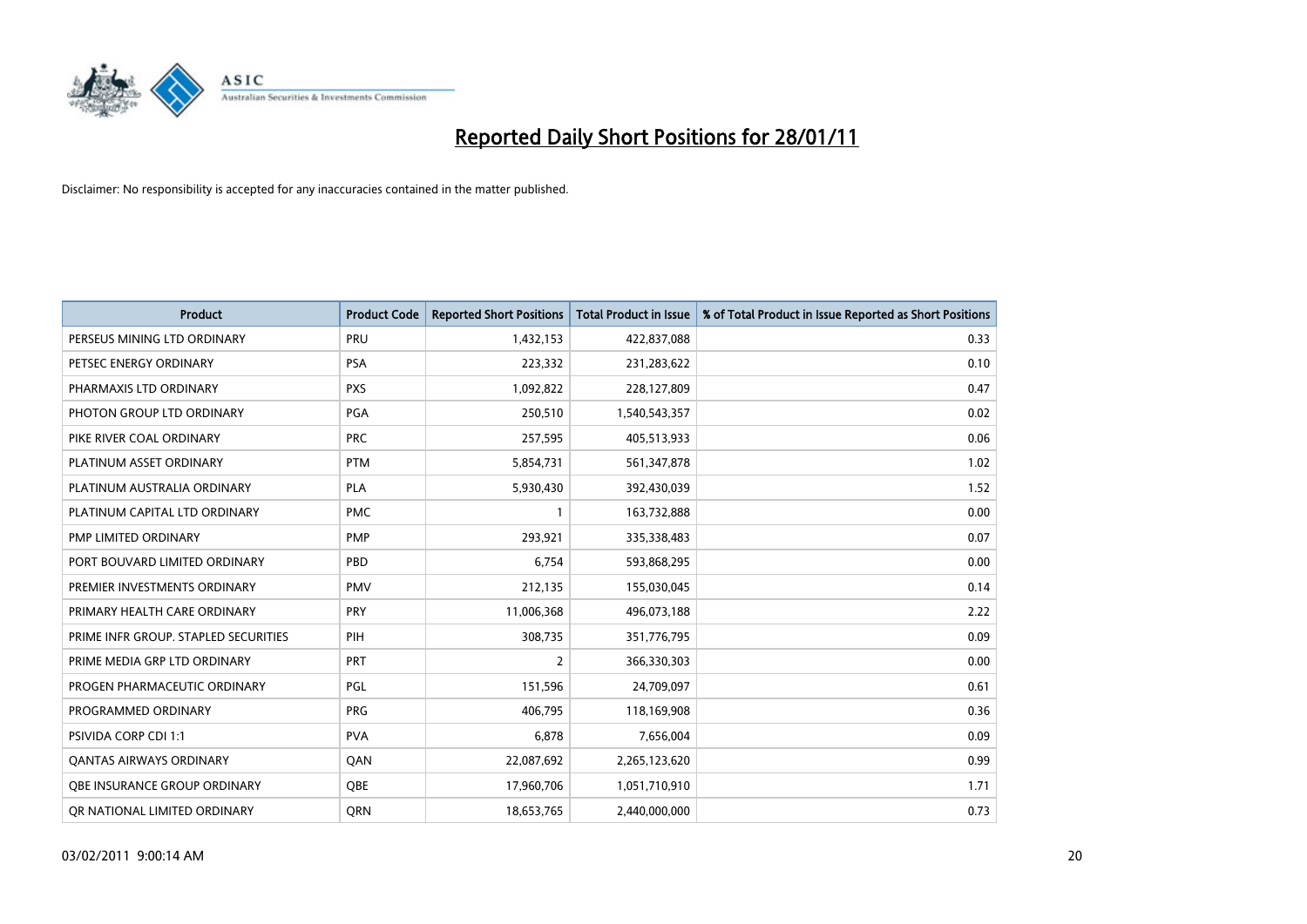

| Product                              | <b>Product Code</b> | <b>Reported Short Positions</b> | Total Product in Issue | % of Total Product in Issue Reported as Short Positions |
|--------------------------------------|---------------------|---------------------------------|------------------------|---------------------------------------------------------|
| QUICKSTEP HOLDINGS ORDINARY          | OHL                 | 1,600                           | 253,562,870            | 0.00                                                    |
| RAMELIUS RESOURCES ORDINARY          | <b>RMS</b>          | 64,748                          | 291,208,795            | 0.02                                                    |
| RAMSAY HEALTH CARE ORDINARY          | <b>RHC</b>          | 1,359,738                       | 202,081,252            | 0.68                                                    |
| RANGE RESOURCES LTD ORDINARY         | <b>RRS</b>          | 1,250,000                       | 1,227,748,826          | 0.10                                                    |
| <b>RCR TOMLINSON ORDINARY</b>        | <b>RCR</b>          | 68.067                          | 131,892,672            | 0.05                                                    |
| <b>REA GROUP ORDINARY</b>            | <b>REA</b>          | 17,041                          | 129,691,280            | 0.00                                                    |
| <b>RECKON LIMITED ORDINARY</b>       | <b>RKN</b>          | 1,982                           | 133,384,060            | 0.00                                                    |
| <b>RED FORK ENERGY ORDINARY</b>      | <b>RFE</b>          | 7,813                           | 139,535,000            | 0.01                                                    |
| REDFLEX HOLDINGS ORDINARY            | <b>RDF</b>          | 858                             | 110,345,599            | 0.00                                                    |
| <b>REED RESOURCES LTD ORDINARY</b>   | <b>RDR</b>          | 270,905                         | 193,271,768            | 0.14                                                    |
| <b>REGIS RESOURCES ORDINARY</b>      | <b>RRL</b>          | 2,056,905                       | 430,743,915            | 0.46                                                    |
| RESMED INC CDI 10:1                  | <b>RMD</b>          | 11,590,787                      | 1,516,163,980          | 0.76                                                    |
| <b>RESOLUTE MINING ORDINARY</b>      | <b>RSG</b>          | 5,246,409                       | 464,925,930            | 1.13                                                    |
| <b>RESOURCE GENERATION ORDINARY</b>  | <b>RES</b>          | 226.811                         | 243,900,530            | 0.09                                                    |
| <b>RETAIL FOOD GROUP ORDINARY</b>    | <b>RFG</b>          | 1,092                           | 107,301,926            | 0.00                                                    |
| REVERSE CORP LIMITED ORDINARY        | <b>REF</b>          | 25,141                          | 92,382,175             | 0.03                                                    |
| <b>REX MINERALS LIMITED ORDINARY</b> | <b>RXM</b>          | 102,841                         | 150,317,460            | 0.06                                                    |
| RHG LIMITED ORDINARY                 | <b>RHG</b>          | 64,133                          | 318,745,978            | 0.01                                                    |
| <b>RIDLEY CORPORATION ORDINARY</b>   | <b>RIC</b>          | 53,937                          | 307,817,071            | 0.02                                                    |
| RIO TINTO LIMITED ORDINARY           | <b>RIO</b>          | 15,252,397                      | 435,758,720            | 3.50                                                    |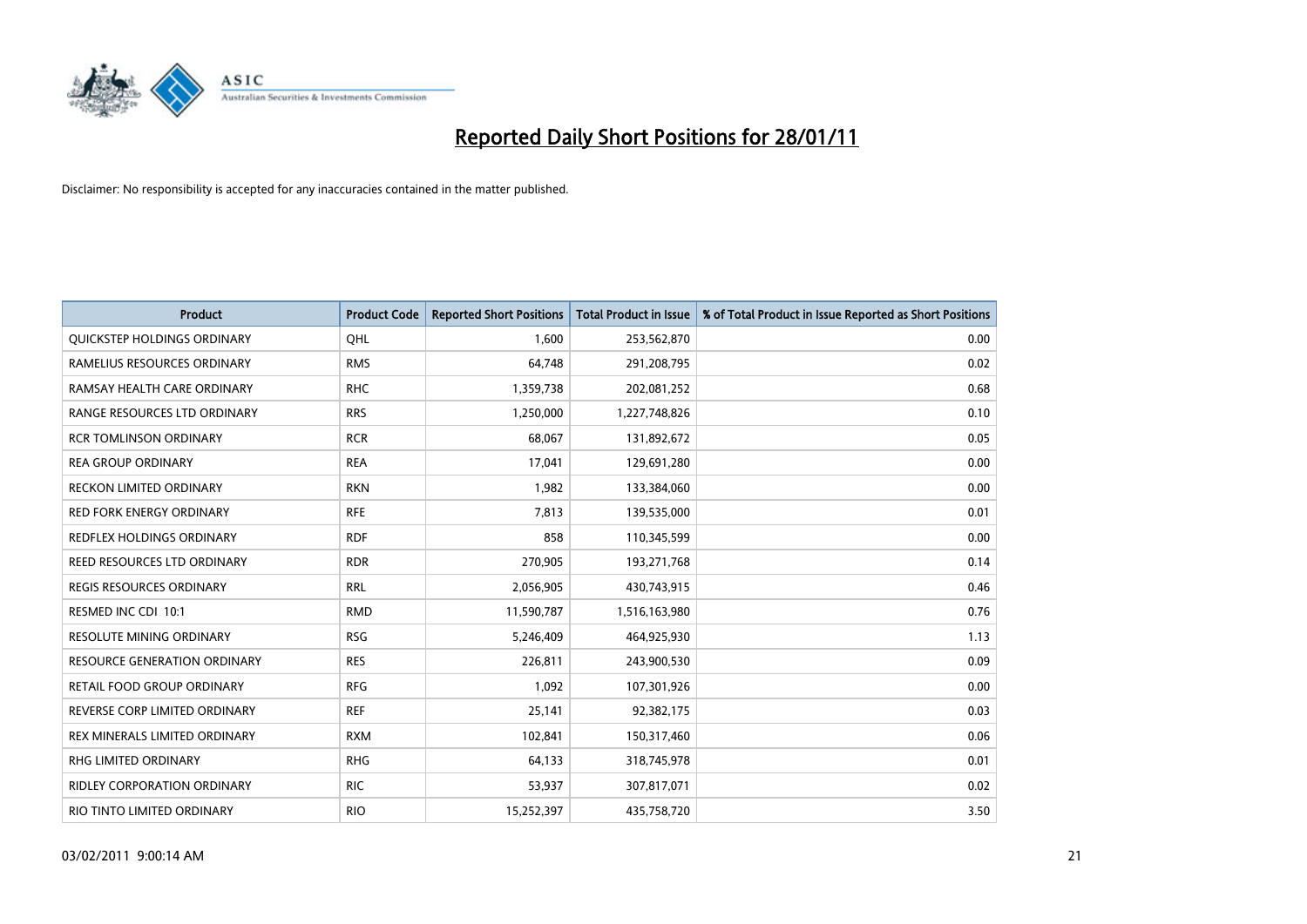

| <b>Product</b>                           | <b>Product Code</b> | <b>Reported Short Positions</b> | Total Product in Issue | % of Total Product in Issue Reported as Short Positions |
|------------------------------------------|---------------------|---------------------------------|------------------------|---------------------------------------------------------|
| <b>RIVERCITY MOTORWAY STAPLED</b>        | <b>RCY</b>          | 132,000                         | 957,010,115            | 0.01                                                    |
| RIVERSDALE MINING ORDINARY               | <b>RIV</b>          | 1,832,783                       | 236,696,188            | 0.78                                                    |
| ROC OIL COMPANY ORDINARY                 | <b>ROC</b>          | 5,718,689                       | 713,154,560            | 0.81                                                    |
| RURALCO HOLDINGS ORDINARY                | <b>RHL</b>          | 32,040                          | 55,019,284             | 0.06                                                    |
| SAI GLOBAL LIMITED ORDINARY              | SAI                 | 143,258                         | 197,910,346            | 0.06                                                    |
| SALMAT LIMITED ORDINARY                  | <b>SLM</b>          | 89,507                          | 159,749,049            | 0.06                                                    |
| SANDFIRE RESOURCES ORDINARY              | <b>SFR</b>          | 36,961                          | 148,259,969            | 0.02                                                    |
| <b>SANTOS LTD ORDINARY</b>               | <b>STO</b>          | 3,590,050                       | 874,189,845            | 0.39                                                    |
| SARACEN MINERAL ORDINARY                 | <b>SAR</b>          | 519,299                         | 492,151,415            | 0.09                                                    |
| SEDGMAN LIMITED ORDINARY                 | <b>SDM</b>          | 323,511                         | 207,997,898            | 0.15                                                    |
| <b>SEEK LIMITED ORDINARY</b>             | <b>SEK</b>          | 2,839,273                       | 336,584,488            | 0.84                                                    |
| SENETAS CORPORATION ORDINARY             | <b>SEN</b>          | 756,999                         | 463,105,195            | 0.16                                                    |
| SERVCORP LIMITED ORDINARY                | SRV                 | 130,282                         | 98,440,807             | 0.13                                                    |
| SERVICE STREAM ORDINARY                  | <b>SSM</b>          | 352.309                         | 283,418,867            | 0.12                                                    |
| SEVEN GROUP HOLDINGS ORDINARY            | <b>SVW</b>          | 250,343                         | 305,410,281            | 0.08                                                    |
| SIGMA PHARMACEUTICAL ORDINARY            | <b>SIP</b>          | 12,042,512                      | 1,178,626,572          | 1.01                                                    |
| SILEX SYSTEMS ORDINARY                   | <b>SLX</b>          | 236,492                         | 166,106,391            | 0.13                                                    |
| SILVER LAKE RESOURCE ORDINARY            | <b>SLR</b>          | 572,208                         | 178,882,838            | 0.32                                                    |
| SIMS METAL MGMT LTD ORDINARY             | SGM                 | 3,443,555                       | 204,921,757            | 1.71                                                    |
| SINGAPORE TELECOMM. CHESS DEPOSITARY INT | SGT                 | 4.377.972                       | 323,457,097            | 1.33                                                    |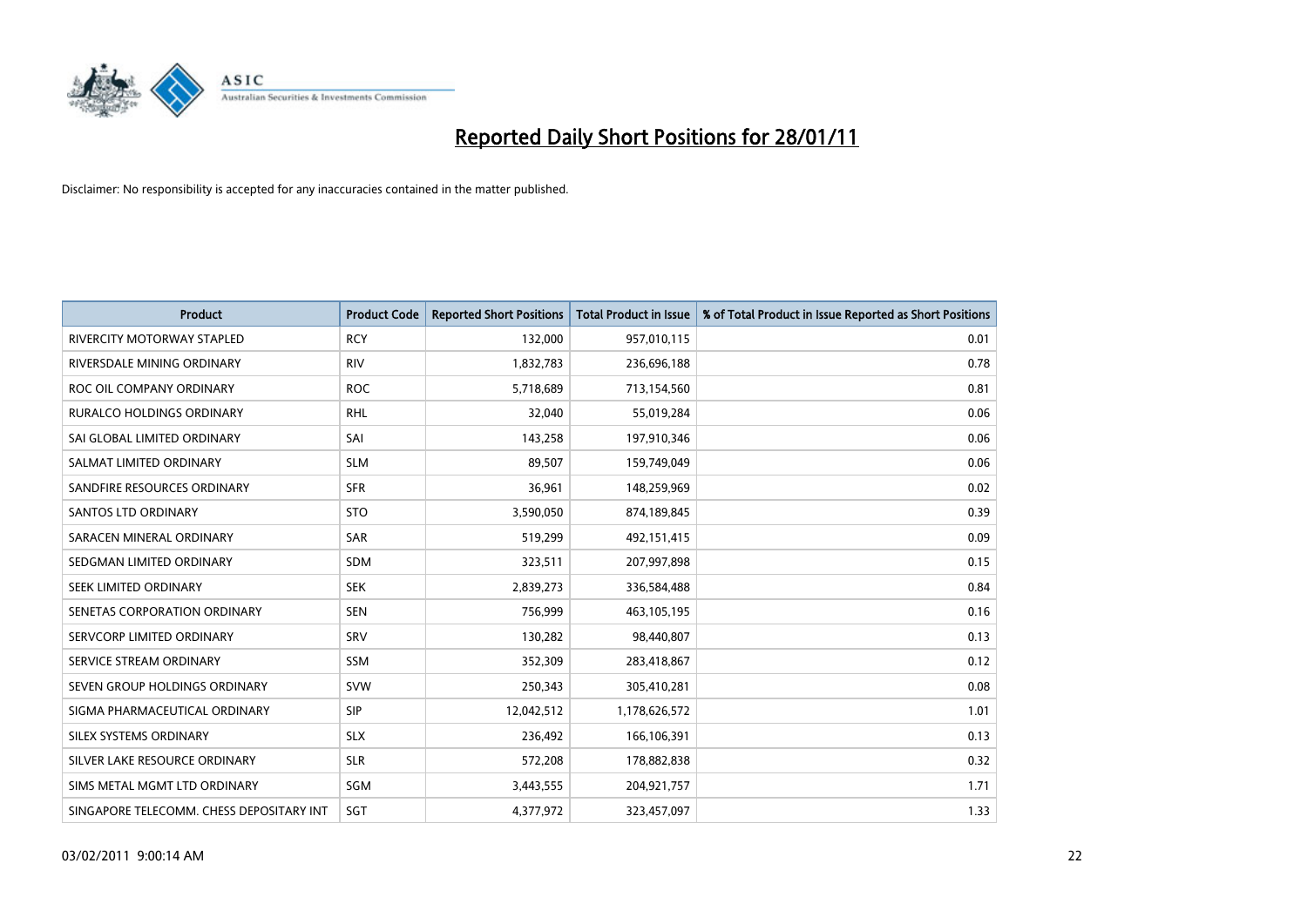

| <b>Product</b>                           | <b>Product Code</b> | <b>Reported Short Positions</b> | <b>Total Product in Issue</b> | % of Total Product in Issue Reported as Short Positions |
|------------------------------------------|---------------------|---------------------------------|-------------------------------|---------------------------------------------------------|
| SIRIUS RESOURCES NL ORDINARY             | <b>SIR</b>          | 28,216                          | 137,134,586                   | 0.02                                                    |
| SKILLED GROUP LTD ORDINARY               | <b>SKE</b>          | 313,945                         | 190,738,408                   | 0.15                                                    |
| SKY CITY ENTERTAIN, ORDINARY             | <b>SKC</b>          | 3,112,818                       | 575,114,687                   | 0.54                                                    |
| SKY NETWORK ORDINARY                     | <b>SKT</b>          | 258,144                         | 389,139,785                   | 0.07                                                    |
| <b>SLATER &amp; GORDON ORDINARY</b>      | SGH                 | 34                              | 149,202,224                   | 0.00                                                    |
| SMS MANAGEMENT, ORDINARY                 | <b>SMX</b>          | 198,707                         | 67,661,358                    | 0.30                                                    |
| SONIC HEALTHCARE ORDINARY                | <b>SHL</b>          | 5,684,813                       | 388,429,875                   | 1.46                                                    |
| SOUL PATTINSON (W.H) ORDINARY            | SOL                 | 29,354                          | 238,640,580                   | 0.01                                                    |
| SP AUSNET STAPLED SECURITIES             | <b>SPN</b>          | 11,034,533                      | 2,795,115,439                 | 0.38                                                    |
| SPARK INFRASTRUCTURE STAPLED NOTE & UNIT | SKI                 | 10,277,971                      | 1,326,734,264                 | 0.75                                                    |
| SPDR 200 FUND ETF UNITS                  | <b>STW</b>          | 8                               | 58,239,159                    | 0.00                                                    |
| SPECIALTY FASHION ORDINARY               | <b>SFH</b>          | 2,326,908                       | 191,268,264                   | 1.22                                                    |
| SPHERE MINERALS LTD ORDINARY             | <b>SPH</b>          | 7,215                           | 171,348,151                   | 0.00                                                    |
| SPOTLESS GROUP LTD ORDINARY              | <b>SPT</b>          | 3,107,549                       | 261,070,153                   | 1.20                                                    |
| ST BARBARA LIMITED ORDINARY              | <b>SBM</b>          | 3,239,141                       | 325,615,389                   | 1.00                                                    |
| STAGING CONNECTIONS ORDINARY             | <b>STG</b>          | 2,917,189                       | 78,317,726                    | 3.72                                                    |
| STANMORE COAL LTD ORDINARY               | <b>SMR</b>          | 17,231                          | 86,750,738                    | 0.02                                                    |
| STARPHARMA HOLDINGS ORDINARY             | SPL                 | 1,490                           | 242,664,708                   | 0.00                                                    |
| STH AMERICAN COR LTD ORDINARY            | SAY                 | 9,200                           | 233,651,371                   | 0.00                                                    |
| STHN CROSS MEDIA ORDINARY                | SXL                 | 1,122,761                       | 378,827,750                   | 0.29                                                    |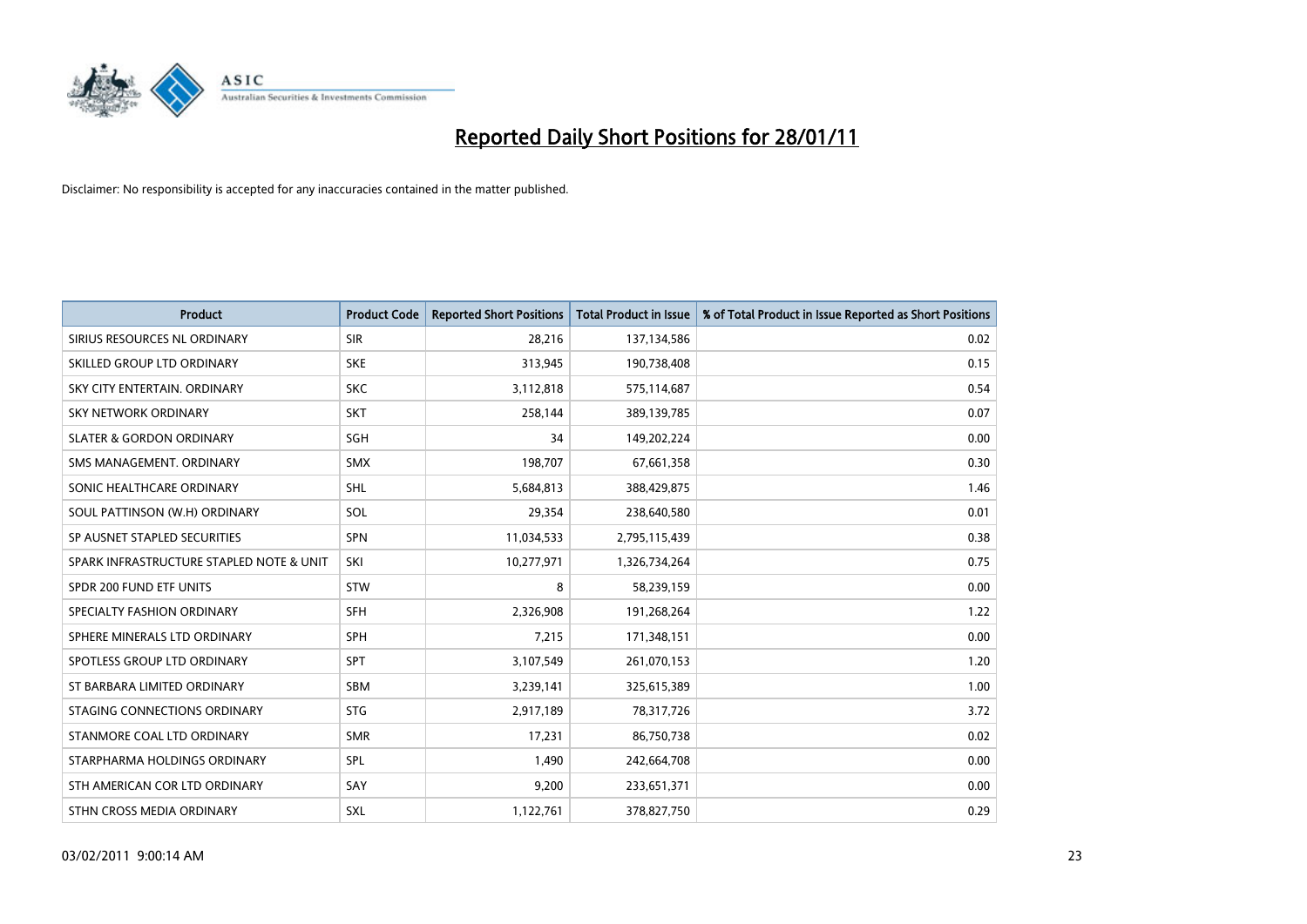

| <b>Product</b>                      | <b>Product Code</b> | <b>Reported Short Positions</b> | <b>Total Product in Issue</b> | % of Total Product in Issue Reported as Short Positions |
|-------------------------------------|---------------------|---------------------------------|-------------------------------|---------------------------------------------------------|
| STOCKLAND UNITS/ORD STAPLED         | SGP                 | 11,842,846                      | 2,383,036,717                 | 0.48                                                    |
| STRAITS RESOURCES ORDINARY          | SRL                 | 2,974,992                       | 316, 342, 834                 | 0.94                                                    |
| STW COMMUNICATIONS ORDINARY         | SGN                 | 366.931                         | 364,310,964                   | 0.10                                                    |
| SUMATRA COPPER&GOLD CDI 1:1         | <b>SUM</b>          | 60,648                          | 142,592,341                   | 0.05                                                    |
| SUNCORP GROUP LTD ORDINARY          | <b>SUN</b>          | 4,690,037                       | 1,281,390,524                 | 0.35                                                    |
| SUNDANCE RESOURCES ORDINARY         | SDL                 | 13,281,692                      | 2,711,984,168                 | 0.47                                                    |
| SUNLAND GROUP LTD ORDINARY          | <b>SDG</b>          | 61,021                          | 226,093,183                   | 0.02                                                    |
| SUPER RET REP LTD ORDINARY          | SUL                 | 157,505                         | 129,039,842                   | 0.12                                                    |
| <b>SWICK MINING ORDINARY</b>        | <b>SWK</b>          | 92,435                          | 236,724,970                   | 0.04                                                    |
| SYMEX HOLDINGS ORDINARY             | <b>SYM</b>          | 6,633                           | 125,037,628                   | 0.01                                                    |
| TABCORP HOLDINGS LTD ORDINARY       | <b>TAH</b>          | 1,452,943                       | 684,918,140                   | 0.20                                                    |
| <b>TALENT2 INTERNATION ORDINARY</b> | <b>TWO</b>          | 7                               | 141,702,125                   | 0.00                                                    |
| TANAMI GOLD NL ORDINARY             | <b>TAM</b>          | 14,458                          | 260,947,676                   | 0.01                                                    |
| TAP OIL LIMITED ORDINARY            | <b>TAP</b>          | 553,226                         | 240,967,311                   | 0.23                                                    |
| TASSAL GROUP LIMITED ORDINARY       | <b>TGR</b>          | 145,052                         | 146,304,404                   | 0.09                                                    |
| TATTS GROUP LTD ORDINARY            | <b>TTS</b>          | 11,133,621                      | 1,300,888,465                 | 0.84                                                    |
| TECHNOLOGY ONE ORDINARY             | <b>TNE</b>          | 12                              | 303,119,455                   | 0.00                                                    |
| TELECOM CORPORATION ORDINARY        | <b>TEL</b>          | 20,965,278                      | 1,924,622,088                 | 1.09                                                    |
| TELSTRA CORPORATION, ORDINARY       | <b>TLS</b>          | 17,558,826                      | 12,443,074,357                | 0.13                                                    |
| TEN NETWORK HOLDINGS ORDINARY       | <b>TEN</b>          | 14,105,653                      | 1,045,236,720                 | 1.35                                                    |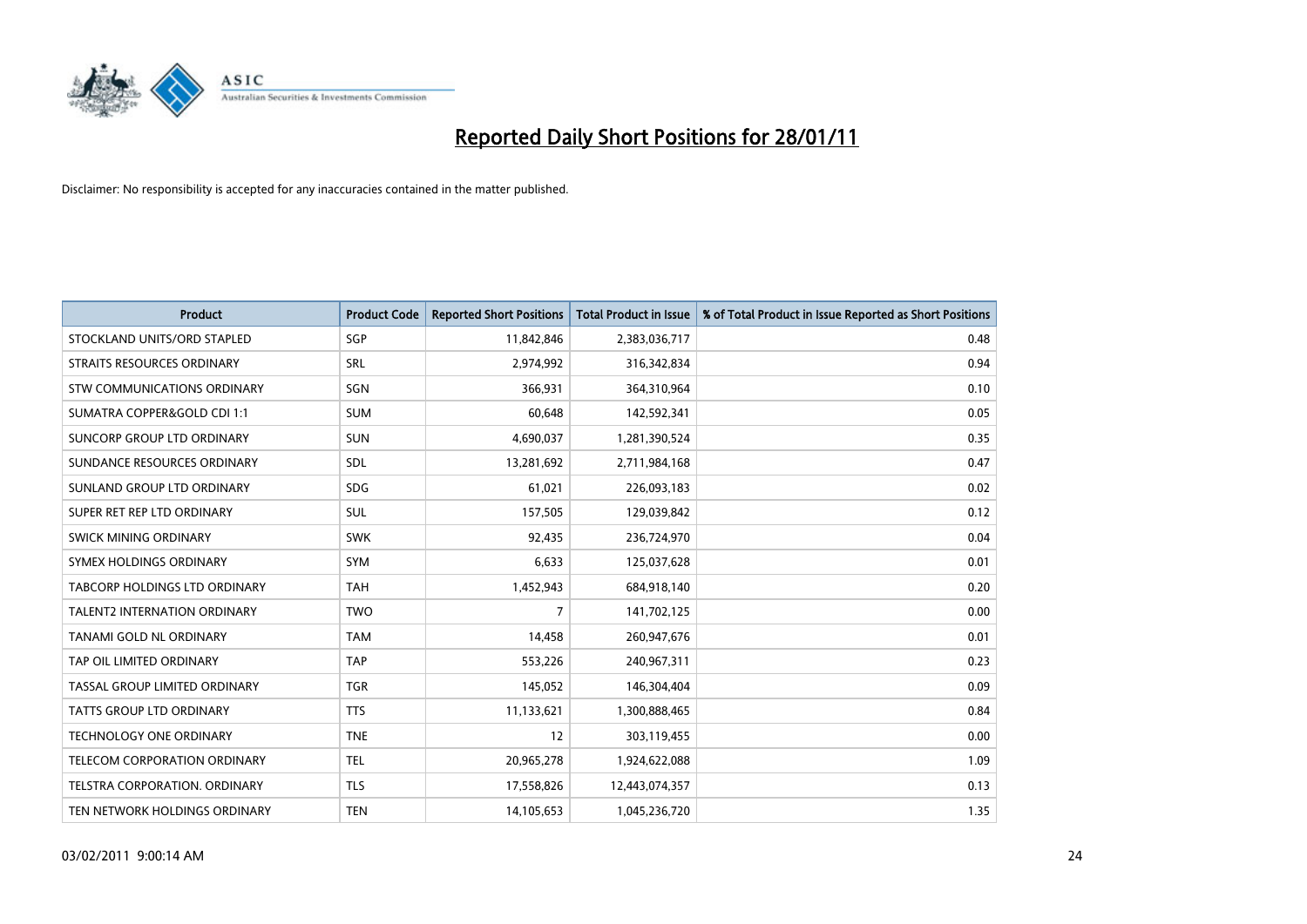

| <b>Product</b>                          | <b>Product Code</b> | <b>Reported Short Positions</b> | Total Product in Issue | % of Total Product in Issue Reported as Short Positions |
|-----------------------------------------|---------------------|---------------------------------|------------------------|---------------------------------------------------------|
| TERANGA GOLD CORP CDI 1:1               | TGZ                 | 126,931                         | 156,154,864            | 0.08                                                    |
| TERRAMIN AUSTRALIA, ORDINARY            | <b>TZN</b>          | 281,939                         | 167,315,574            | 0.16                                                    |
| TFS CORPORATION LTD ORDINARY            | <b>TFC</b>          | 64,248                          | 227,360,909            | 0.02                                                    |
| THE REJECT SHOP ORDINARY                | <b>TRS</b>          | 354,572                         | 26,033,570             | 1.37                                                    |
| THOR MINING PLC CHESS DEPOSITARY        | <b>THR</b>          | 2,307                           | 240,235,256            | 0.00                                                    |
| THORN GROUP LIMITED ORDINARY            | <b>TGA</b>          | 48,793                          | 129,858,924            | 0.04                                                    |
| THUNDELARRA EXPLOR, ORDINARY            | <b>THX</b>          | 2,712                           | 153,412,482            | 0.00                                                    |
| <b>TIGER RESOURCES ORDINARY</b>         | <b>TGS</b>          | 163,189                         | 597, 373, 151          | 0.03                                                    |
| TIMBERCORP LIMITED ORDINARY             | <b>TIM</b>          | 90,074                          | 352,071,429            | 0.02                                                    |
| <b>TISHMAN SPEYER UNITS</b>             | <b>TSO</b>          | 74,543                          | 338,440,904            | 0.02                                                    |
| TNG LIMITED ORDINARY                    | <b>TNG</b>          | 4,321                           | 258,055,076            | 0.00                                                    |
| TOLL HOLDINGS LTD ORDINARY              | <b>TOL</b>          | 13,567,153                      | 706,577,616            | 1.92                                                    |
| TORO ENERGY LIMITED ORDINARY            | <b>TOE</b>          | 35,404                          | 964,936,676            | 0.00                                                    |
| <b>TOWER AUSTRALIA ORDINARY</b>         | <b>TAL</b>          | 178,248                         | 419,652,394            | 0.04                                                    |
| TOWER LIMITED ORDINARY                  | <b>TWR</b>          | 690,119                         | 263,603,448            | 0.26                                                    |
| TOX FREE SOLUTIONS ORDINARY             | <b>TOX</b>          | 48,977                          | 91,855,500             | 0.05                                                    |
| TPG TELECOM LIMITED ORDINARY            | <b>TPM</b>          | 3,410,780                       | 775,522,421            | 0.43                                                    |
| TRANSFIELD SERV INFR STAPLED SECURITIES | <b>TSI</b>          | 209,212                         | 434,862,971            | 0.05                                                    |
| <b>TRANSFIELD SERVICES ORDINARY</b>     | <b>TSE</b>          | 1,283,552                       | 549,715,957            | 0.23                                                    |
| TRANSPACIFIC INDUST, ORDINARY           | <b>TPI</b>          | 18,597,193                      | 960,638,735            | 1.93                                                    |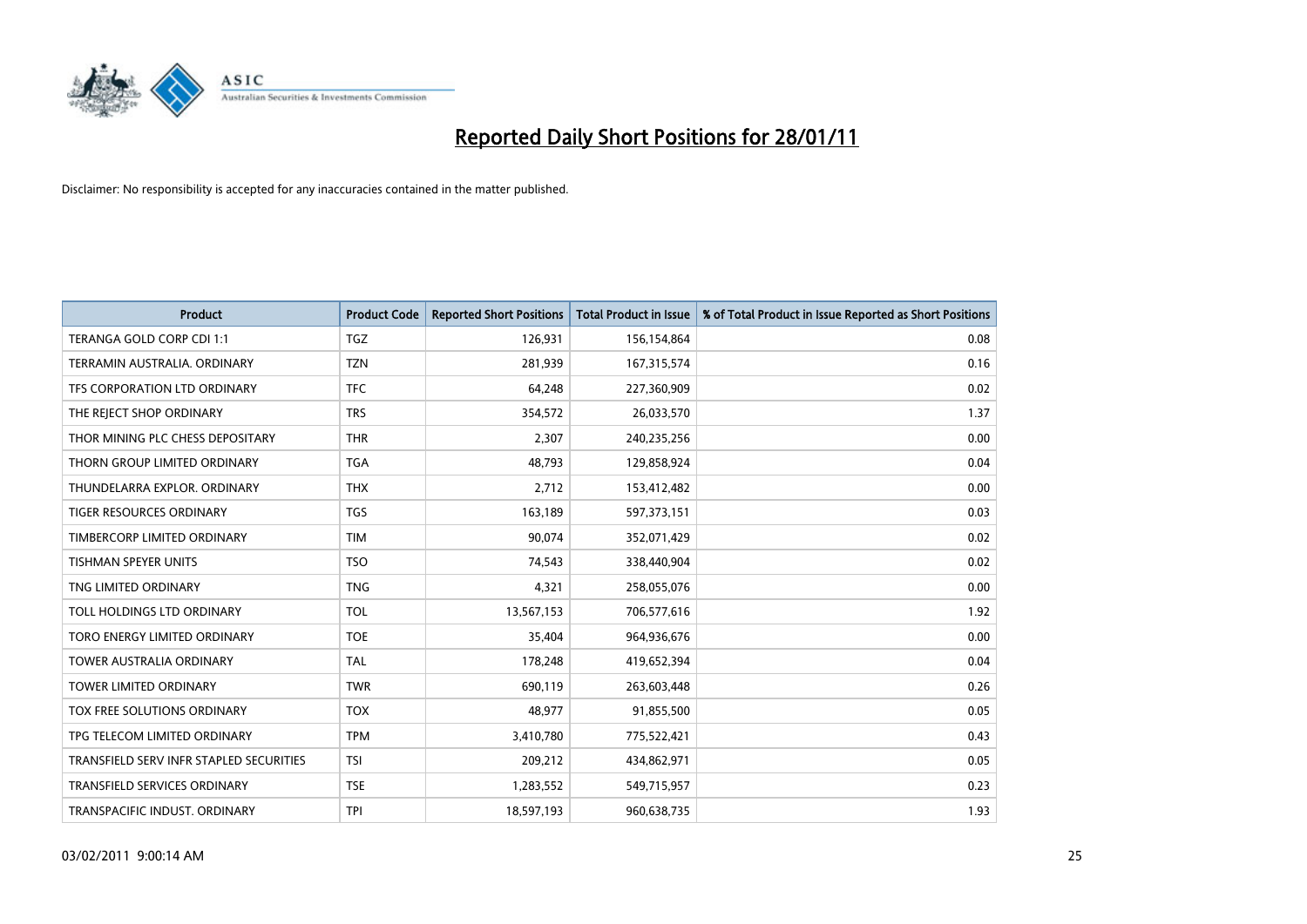

| <b>Product</b>                            | <b>Product Code</b> | <b>Reported Short Positions</b> | Total Product in Issue | % of Total Product in Issue Reported as Short Positions |
|-------------------------------------------|---------------------|---------------------------------|------------------------|---------------------------------------------------------|
| TRANSURBAN GROUP TRIPLE STAPLED SEC.      | <b>TCL</b>          | 2,000,808                       | 1,441,290,633          | 0.13                                                    |
| TRINITY GROUP STAPLED SECURITIES          | <b>TCQ</b>          | 3,419                           | 231,701,539            | 0.00                                                    |
| TROY RESOURCES NL ORDINARY                | <b>TRY</b>          | 61,085                          | 87,494,823             | 0.07                                                    |
| UGL LIMITED ORDINARY                      | <b>UGL</b>          | 6,494,779                       | 166,028,705            | 3.91                                                    |
| UNILIFE CORPORATION CDI US PROHIBITED     | <b>UNS</b>          | 261,480                         | 272,744,111            | 0.08                                                    |
| UXC LIMITED ORDINARY                      | <b>UXC</b>          | 98,555                          | 305,789,718            | 0.03                                                    |
| VALAD PROPERTY GROUP STAPLED US PROHIBIT. | <b>VPG</b>          | 3,953,913                       | 115,108,116            | 3.43                                                    |
| <b>VDM GROUP LIMITED ORDINARY</b>         | <b>VMG</b>          | 11,116                          | 193,127,749            | 0.01                                                    |
| <b>VENTURE MINERALS ORDINARY</b>          | <b>VMS</b>          | 6,500                           | 220,943,592            | 0.00                                                    |
| VICTORIA PETROLEUM ORDINARY               | <b>VPE</b>          | 5,000                           | 588,424,680            | 0.00                                                    |
| <b>VILLAGE ROADSHOW LTD ORDINARY</b>      | <b>VRL</b>          | 2,980                           | 151,668,100            | 0.00                                                    |
| <b>VIRGIN BLUE HOLDINGS ORDINARY</b>      | <b>VBA</b>          | 19,962,373                      | 2,210,197,600          | 0.90                                                    |
| <b>VISION GROUP HLDGS ORDINARY</b>        | <b>VGH</b>          | 78.000                          | 73,583,806             | 0.11                                                    |
| <b>VITA GROUP LTD ORDINARY</b>            | <b>VTG</b>          | 75,190                          | 142,499,800            | 0.05                                                    |
| VITERRA INC CDI 1:1                       | <b>VTA</b>          | 4,177                           | 68,629,939             | 0.01                                                    |
| <b>WAREHOUSE GROUP ORDINARY</b>           | <b>WHS</b>          | 37,636                          | 311,195,868            | 0.01                                                    |
| <b>WATPAC LIMITED ORDINARY</b>            | <b>WTP</b>          | 296,376                         | 183,341,382            | 0.15                                                    |
| <b>WDS LIMITED ORDINARY</b>               | <b>WDS</b>          | 22,539                          | 143,107,458            | 0.02                                                    |
| <b>WEBIET LIMITED ORDINARY</b>            | <b>WEB</b>          | 88,373                          | 77,661,278             | 0.12                                                    |
| <b>WESFARMERS LIMITED ORDINARY</b>        | <b>WES</b>          | 21,720,439                      | 1,005,185,775          | 2.15                                                    |